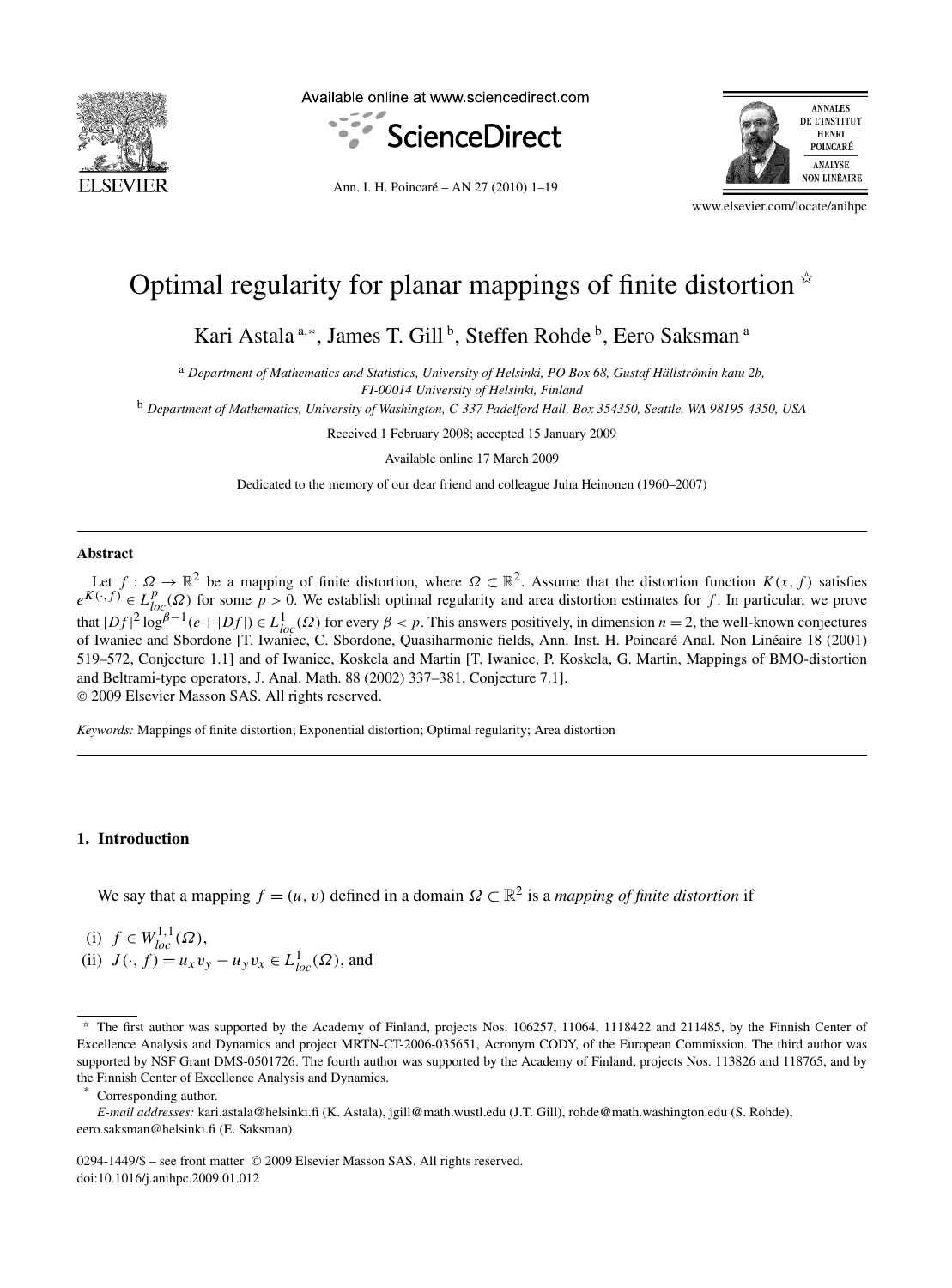(iii) there is a measurable function  $K(z) \geq 1$ , finite almost everywhere, such that

$$
|Df(z)|^2 \le K(z)J(z, f) \quad \text{almost everywhere in } \Omega. \tag{1}
$$

The smallest such function is denoted by  $K(z, f)$  and is called the distortion function of *f*.

In two dimensions the mappings of finite distortion are intimately related to elliptic PDE's. For equations with non-smooth coefficients the first condition, requiring that *f* has locally integrable distributional partial derivatives, is the smallest degree of smoothness where one can begin to discuss what it means to be a (weak) solution to such an equation.

The second condition is a (weak) regularity property which is automatically satisfied by all homeomorphisms *f* in the Sobolev class  $W_{loc}^{1,1}(\Omega)$ . The last condition, that the distortion function  $1 \leq K(z, f) < \infty$ , merely asks that the pointwise Jacobian  $J(z, f) \ge 0$  almost everywhere and that the gradient  $Df(z)$  vanishes at those points *z* where  $J(z, f) = 0$ . This is a minimal requirement for a mapping to carry geometric information.

In two dimensions the distortion inequality (1) can be reformulated with the complex notation as

$$
\left|\frac{\partial f}{\partial \bar{z}}\right| \le k(z) \left|\frac{\partial f}{\partial z}\right|, \quad \text{where } k(z) := \frac{K(z) - 1}{K(z) + 1} < 1,
$$

using the identifications  $Df = |f_z| + |f_{\overline{z}}|$  for the operator norm and  $J(z, f) = |f_z|^2 - |f_{\overline{z}}|^2$  for the Jacobian. Yet another equivalent formulation is with the Beltrami equation

$$
\frac{\partial f}{\partial \bar{z}} = \mu(z) \frac{\partial f}{\partial z}, \qquad |\mu(z)| = \frac{K(z) - 1}{K(z) + 1} < 1 \quad \text{a.e.,} \tag{2}
$$

where the coefficient  $\mu$  can be defined simply via the differential equation (2). Then at a given point *z* we have  $K(z, f) < \infty$  if and only if  $|\mu(z)| < 1$ .

The classical theory of quasiconformal mappings considers precisely the mappings of bounded distortion, that is mappings with  $K(z, f) \in L^{\infty}$  or, equivalently, mappings with complex dilation  $|\mu(z)| \leq k$  for some constant  $k < 1$ . The classical measurable Riemann mapping theorem tells that if we have a coefficient  $|\mu(z)| \leq k < 1$  for  $z \in \mathbb{C}$ , then Eq. (2) has a homeomorphic solution and all other solutions are obtained by post-composing with holomorphic functions, see [8,1], or [4, Chapter 5].

It is natural to ask how much the condition  $K(z, f) \in L^{\infty}$  can be relaxed in order to obtain a useful theory. In the groundbreaking work [10] David generalized the measurable Riemann mapping theorem to maps of exponentially integrable distortion, where in general we have  $\|\mu\|_{\infty} = 1$ . Later, Iwaniec, Koskela, and Martin [16] generalized the corresponding regularity theory to higher dimensions, and for the two dimensions a systematic modern development was established by Iwaniec and Martin as part of their monograph [14]. During the last 10 years there has been an intensive study of finite distortion mappings, motivated also by the fact that these maps have natural applications e.g. to non-uniformly elliptic equations and elasticity theory. We refer the reader for instance to [4,9,12,14,15,20,23] or [24] and the references therein, for the basic literature on the subject.

As a typical example of a mapping with finite but unbounded distortion consider the following example.<sup>1</sup> Let

$$
g_p(z) = \frac{z}{|z|} \left[ \log \left( e + \frac{1}{|z|} \right) \right]^{-p/2} \left[ \log \log \left( e + \frac{1}{|z|} \right) \right]^{-1/2} \quad \text{for } |z| < 1,\tag{3}
$$

and for  $|z| > 1$  set  $g_p(z) = c_0 z$ . For each value of the parameter  $p > 0$  one easily computes that

$$
e^{K(z,g_p)} \in L^p(\mathbb{D}),
$$

while  $e^{K(z,g_p)}$  is not locally integrable to any power  $s > p$ . Furthermore, we have the fundamental regularity  $g_p \in$  $W_{loc}^{1,2}(\mathbb{C})$  when  $p > 1$ . However, for  $p = 1$  the mapping  $g_1 \notin W_{loc}^{1,2}(\mathbb{C})$ .

From example (3) we see that the integrability of  $e^{K(z)}$  is in general *not* sufficient for the  $W_{loc}^{1,2}$ -regularity. Instead we have a refined logarithmic scale of regularity around the space  $W_{loc}^{1,2}$ . Namely, for each  $p > 0$ ,

<sup>&</sup>lt;sup>1</sup> The similar formula (20.75) in [4] has a slight misprint.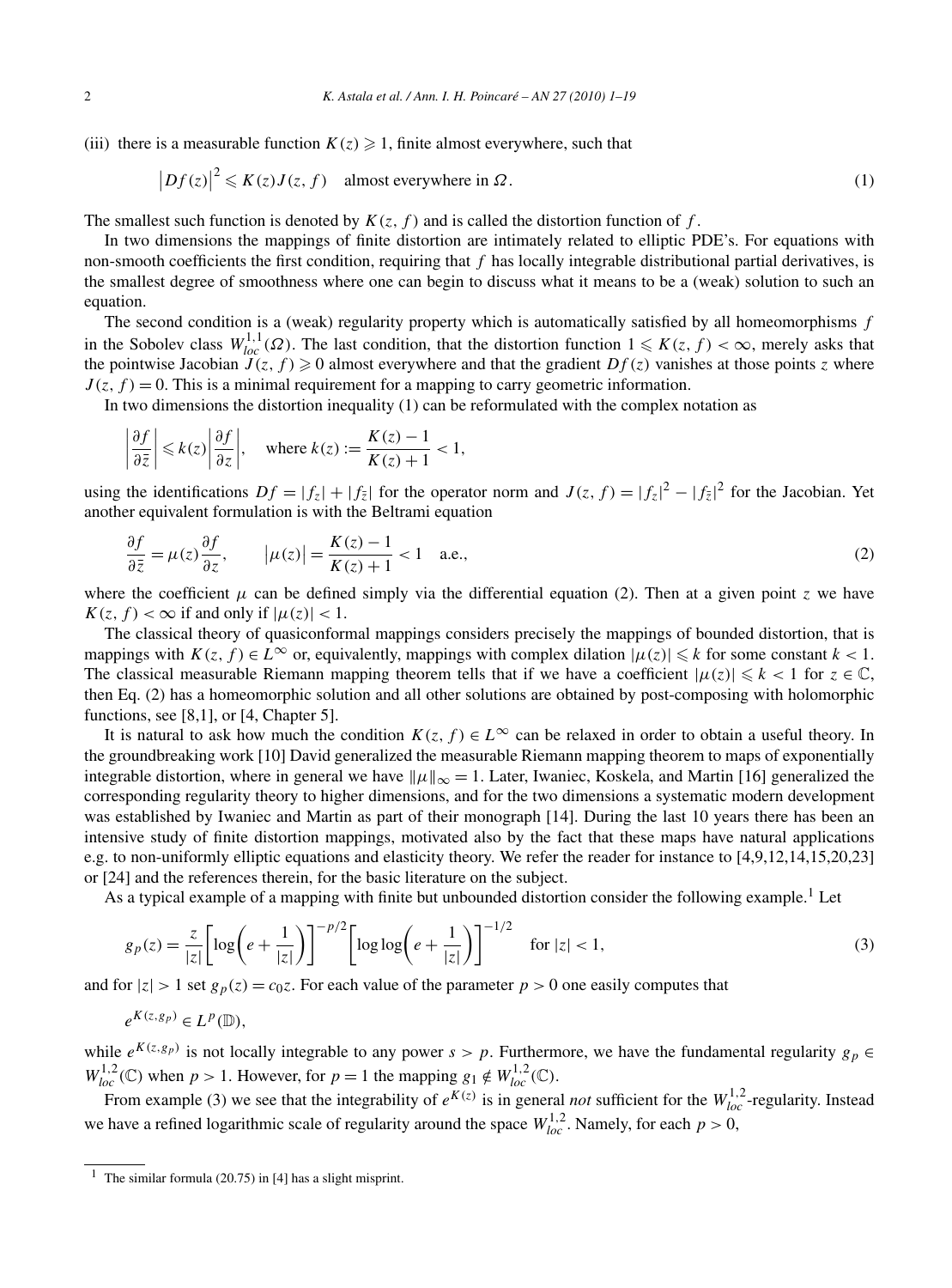$$
|Dg_p|^2 \log^{\beta - 1} |Dg_p| \in L^1_{loc}(\mathbb{C}), \quad 0 < \beta < p,
$$

while the inclusion fails for  $\beta = p$ .

The exponential integrability of the distortion function in this theory is no coincidence. Indeed, to ascertain the continuity of the mapping *f* of finite distortion, unless some additional regularity is required, the exponential integrability of *K* suffices but this condition has only little room for relaxation, see [14, Theorem 11.2.1] and [4, Section 20.5]. Hence the mappings of exponentially integrable distortion provide the most natural class where to look for a viable general theory.

Within this class of mappings one of the fundamental questions is their (optimal) regularity. That is, given a homeomorphism with *a priori* only  $f \in W_{loc}^{1,1}(\Omega)$ , we assume that

 $e^{K(z,f)} \in L_{loc}^p(\Omega)$ , where  $p > 0$ ,

and then seek for the optimal improvement on regularity this condition brings, i.e. find in terms of *p* the best possible Sobolev class where the mapping *f* belongs to.

The example (3) suggests natural candidates for the extremal behavior. Indeed, in their paper Iwaniec and Sbordone [18] formulated a precise general conjecture on the regularity of mappings with exponentially integrable distortion. The main purpose of this paper is to give a proof to their conjecture, and establish the following theorem.

**Theorem 1.1.** *Let Ω* ⊂ R<sup>2</sup> *be a domain. Suppose that the distortion function K(z,f ) of a mapping of finite distortion*  $f \in W_{loc}^{1,1}(\Omega)$  *satisfies* 

$$
e^{K(z,f)} \in L_{loc}^p(\Omega) \quad \text{for some } p > 0. \tag{4}
$$

*Then we have for every*  $0 < \beta < p$ ,

$$
|Df|^2 \log^{\beta - 1} \left( e + |Df| \right) \in L^1_{loc}(\Omega) \quad \text{and} \tag{5}
$$

$$
J(z, f) \log^{\beta} \left( e + J(z, f) \right) \in L_{loc}^{1}(\Omega). \tag{6}
$$

*Moreover, for every*  $p > 0$  *there are examples that satisfy* (4)*, yet fail* (5) *and* (6) *for*  $\beta = p$ *.* 

Of particular interest is the question of when the derivatives of the mappings are  $L^2$ -integrable. As a special case of our theorem one has

**Corollary 1.2.** *Let*  $\Omega \subset \mathbb{R}^2$  *be a domain and*  $f \in W_{loc}^{1,1}(\Omega)$  *a mapping of finite distortion. Suppose that* 

$$
e^{K(z,f)} \in L_{loc}^p(\Omega) \quad \text{for some } p > 1. \tag{7}
$$

*Then*  $f \in W_{loc}^{1,2}(\Omega)$ *.* 

*The family of mappings* (3) *shows that*  $W_{loc}^{1,2}$ -regularity fails in general at  $p = 1$ .

Previously [16,18] it was known that there exists some constant  $p_0 > 1$  so that  $e^{K(z,f)} \in L_{loc}^p$  with  $p > p_0$  implies *f* ∈  $W_{loc}^{1,2}$ . Our result identifies the precise regularity borderline *p*<sub>0</sub> = 1. Similarly [14] (see [17,12] for *n*-dimensional results) the conclusions (5) and (6) were only known to hold under the stronger assumption  $\beta < c_1 p$ , where  $c_1 \in (0, 1)$ is some unspecified constant.

Our proof of optimal regularity employs the approach of David [10]. It turns out that it is practically impossible to describe our proof without delving in depth into David's mapping theorem. Hence, to make the exposition as clear as possible we will include a straightforward proof of this result, and present this in the modern framework developed by Iwaniec and Martin [14]:

**Theorem 1.3** *(David, Iwaniec–Martin). Suppose the distortion function*  $K = K(z)$  *is such that* 

 $e^{K} \in L^{p}(\mathbb{D})$  *for some*  $p > 0$ *.*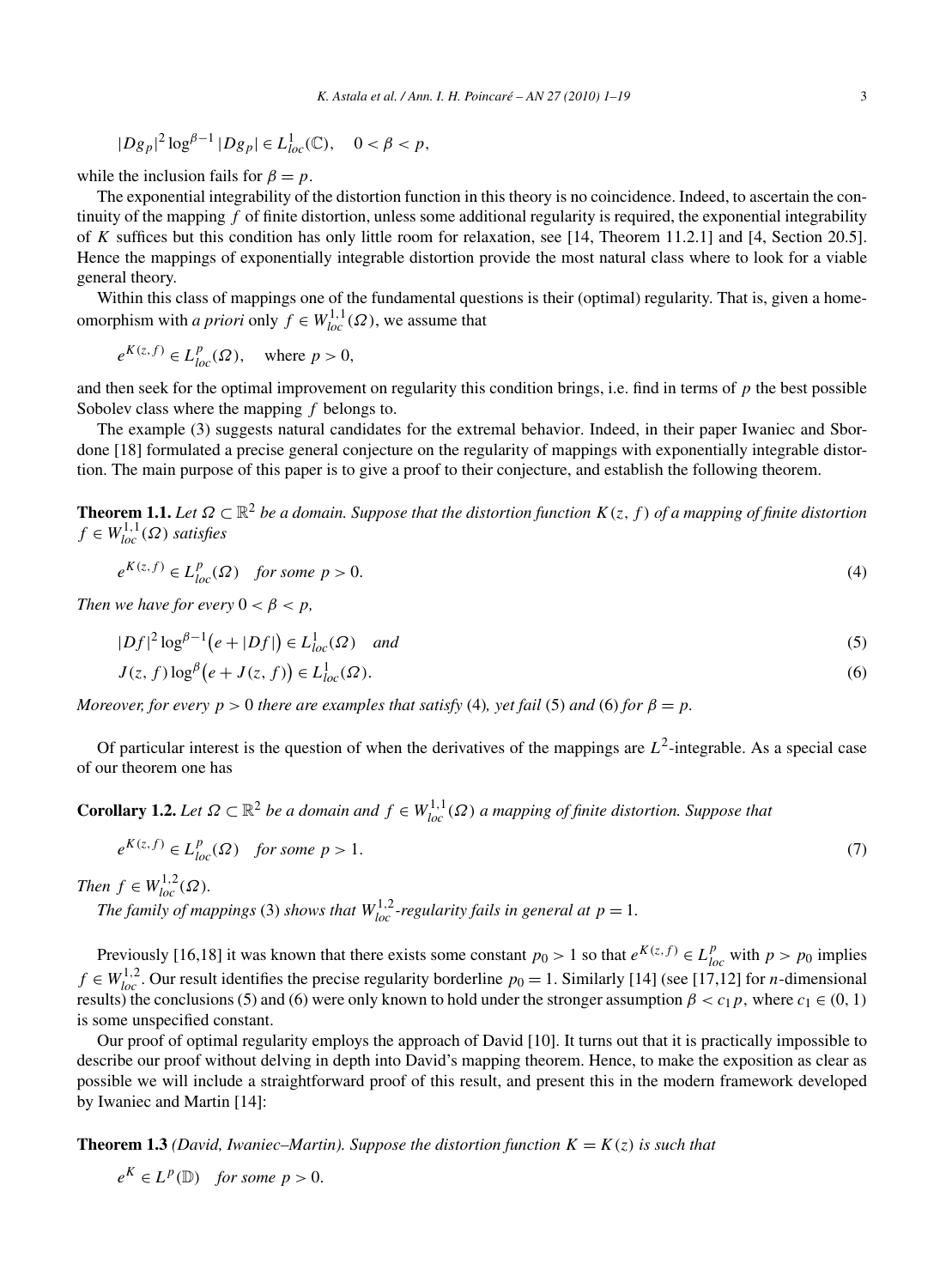*Assume also that*  $\mu(z) \equiv 0$  *for*  $|z| > 1$ *. Then the Beltrami equation*  $f_{\overline{z}}(z) = \mu(z) f_z(z)$  *admits a unique principal solution f for which*

$$
f \in W_{loc}^{1,Q}(\mathbb{C}), \qquad Q(t) = t^2 \log^{-1}(e+t).
$$

*The principal solution is a homeomorphism. Moreover, every other W*1*,Q loc -solution h to this Beltrami equation in a domain Ω* ⊂ C *admits the factorization*

$$
h=\phi\circ f,
$$

*where*  $\phi$  *is a holomorphic function in the domain*  $f(\Omega)$ *.* 

By a principal solution we mean a homeomorphism  $f \in W_{loc}^{1,1}(\mathbb{C})$  that satisfies

$$
f(z) = z + \frac{a_1}{z} + \frac{a_2}{z^2} + \dotsb
$$
 (8)

outside some compact set.

There is a simple explanation why it is convenient to develop the theory of mappings of exponential distortion using the space  $W_{loc}^{1, Q}$  as a starting point. Namely, suppose  $f \in W_{loc}^{1, 1}(\mathbb{C})$  is an orientation preserving homeomorphism, that is  $J(z, f) \ge 0$ , whose distortion function  $K(z)$  satisfies  $e^{K} \in L_{loc}^p(\mathbb{C})$  for some  $0 < p < \infty$ . The Jacobian of any planar Sobolev homeomorphism is locally integrable. Hence we may use the elementary inequality

$$
ab \leq a \log(1+a) + e^b - 1
$$

to find that

$$
\frac{|Df|^2}{\log(e+|Df|^2)} \leqslant \frac{KJ}{\log(e+KJ)} \leqslant \frac{1}{p} \frac{J}{\log(e+J)} pK \leqslant \frac{1}{p} \left( J + e^{pK} - 1 \right)
$$

for all  $p > 0$ . Thus

$$
\int_{\Omega} \frac{|Df|^2}{\log(e+|Df|)} \leq \frac{2}{p} \int_{\Omega} J(z,f) + \frac{2}{p} \int_{\Omega} \left[e^{pK(z)} - 1\right] dz \tag{9}
$$

for any bounded domain. This shows that *f* automatically belongs to the Orlicz–Sobolev class  $W_{loc}^{1,Q}(\mathbb{C})$ .

Conversely in [14, Theorem 7.2.1] it is shown that for an orientation preserving mapping *f* the *L*<sup>2</sup> log−<sup>1</sup> *L*integrability of the differential *Df* implies that  $J(z, f) \in L^1_{loc}(\Omega)$ . This slight gain in the regularity of the Jacobian determinant is precisely what makes the space  $W_{loc}^{1,Q}$  the natural framework for the theory of mappings of exponentially integrable distortion.

The structure of this paper is the following. First in Section 2 we recall the basic modulus of continuity estimates for mappings of finite distortion. Section 3 presents the crucial sharp estimates for the rate of decay of the Neumann series of the solution to the Beltrami equation, in the case of an exponentially integrable distortion. Theorem 1.3 is then proven in Section 4, where our presentation is self-contained, apart from the generalized uniqueness and Stoilow factorization theorem due to Iwaniec and Martin (see Theorem 4.2 below). The proof of our main result, Theorem 1.1 is the content of Section 5. In that section we also obtain optimal area distortion estimates. The optimality of our results on the rate of convergence of the Neumann series is considered in Section 6. Finally, Section 7 gives an application of the optimal regularity results to degenerate elliptic equations.

## **2. Modulus of continuity**

There is a particularly elegant geometric approach to obtaining modulus of continuity estimates for functions that are monotone. We will not consider the notion of monotonicity in its full generality, but just say that a continuous function *u* in a domain *Ω* is *monotone*, if for each relatively compact subdomain *Ω* ⊂ *Ω* we have

$$
\max_{\partial \Omega'} u = \max_{\Omega'} u \quad \text{and} \quad \min_{\partial \Omega'} u = \min_{\Omega'} u,
$$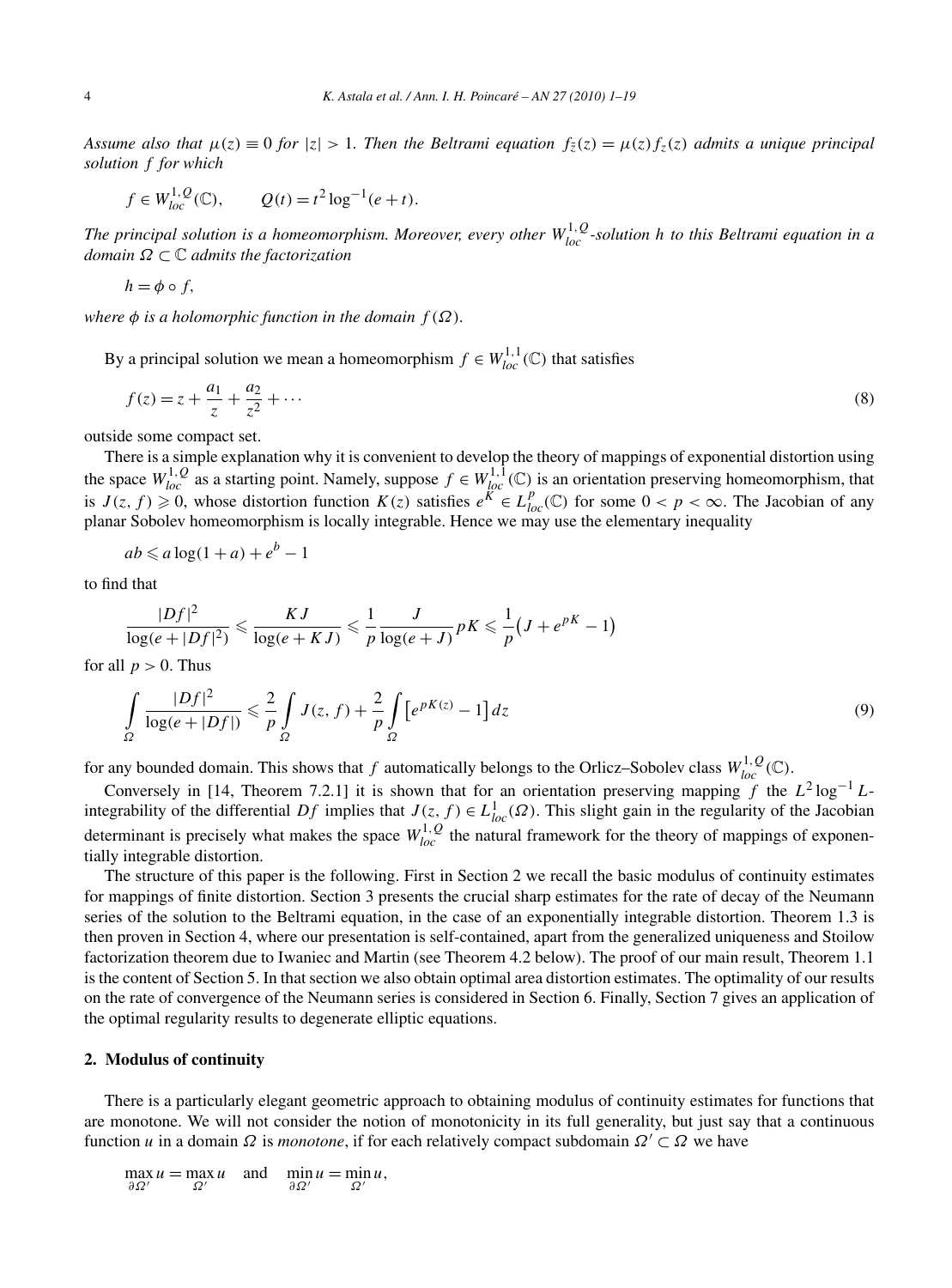that is, if *u* satisfies both the maximum and minimum principle. For instance, coordinates of open mappings are monotone.

The idea of the next well-known argument goes back to Gehring in his study of the Liouville theorem in space.

**Lemma 2.1.** *Let u* ∈ *W*<sup>1,2</sup>(3 $\mathbb{D}$ ) *be a continuous and monotone function. Then for all a*, *b* ∈  $\mathbb{D}$  *we have* 

$$
\left|u(a) - u(b)\right|^2 \leqslant \frac{\pi \int_{3\mathbb{D}} |\nabla u|^2}{\log(e + \frac{1}{|a - b|})}.
$$
\n<sup>(10)</sup>

**Proof.** Consider the two concentric disks  $\mathbb{D}(z, r)$  and  $\mathbb{D}(z, 1)$ , where  $z = \frac{1}{2}(a + b)$  and  $r = \frac{1}{2}|a - b|$ . Note that all disks  $\mathbb{D}(z, t)$  with  $t \leq \rho_0 = \max\{1, 2r\}$  lie in 3D.

We have by monotonicity

$$
\left| u(a) - u(b) \right| \leqslant \frac{1}{2} \int\limits_{\partial D(z,t)} |\nabla u| \, |dw|
$$

for almost all  $r < t < 1$ . By Cauchy–Schwartz

$$
\frac{|u(a)-u(b)|^2}{t}\leq \frac{\pi}{2}\int\limits_{\partial\mathbb{D}(z,t)}|\nabla u|^2\,|dw|.
$$

We integrate with respect to  $t, r < t < \rho_0$ , to get

$$
\left|u(a)-u(b)\right|^2\log(\rho_0/r)\leqslant \frac{\pi}{2}\int\limits_{\mathbb{D}(z,\rho_0)}|\nabla u|^2\,dm\leqslant \frac{\pi}{2}\int\limits_{3\mathbb{D}}|\nabla u|^2\,dm.
$$

The estimate (10) is a quick consequence.  $\Box$ 

In view of this result uniform bounds for the  $L^2$ -derivatives become valuable. Within the (uniformly elliptic) Beltrami equation such bounds can be obtained for the *inverse* of the principal solution. Iwaniec and Šverák [19] were the first to make a systematic use of this phenomenon.

**Theorem 2.2.** Let  $f \in W_{loc}^{1,2}(\mathbb{C})$  be the principal solution to  $f_{\overline{z}}(z) = \mu(z) f_z(z)$ ,  $z \in \mathbb{C}$ , where  $\mu$  is supported in the *unit disk*  $\mathbb D$  *with*  $\|\mu\|_{\infty} < 1$ *. Let*  $g = f^{-1}$  *be the inverse of f. Then* 

$$
\int\limits_{\mathbb{C}}\left(|g_{\bar{w}}|^2+|g_w-1|^2\right)dw\leqslant 2\int\limits_{\mathbb{D}}K(z,f)\,dz.
$$

**Proof.** Since the function  $g(z) - z$  has derivatives in  $L^2(\mathbb{C})$ , an integration by parts shows that the integral of its Jacobian vanishes. This gives

$$
\int_{\mathbb{C}} |g_w - 1|^2 - |g_{\bar{w}}|^2 = \int_{\mathbb{C}} J(w, g) = 0.
$$

Therefore

$$
\int_{\mathbb{C}} |g_w - 1|^2 = \int_{\mathbb{C}} |g_{\tilde{w}}|^2 = \int_{f(\mathbb{D})} |g_{\tilde{w}}|^2 \le \int_{f(\mathbb{D})} |Dg|^2 = \int_{f(\mathbb{D})} K(w, g) J(w, g) = \int_{\mathbb{D}} K(f(z), g) = \int_{\mathbb{D}} K(z, f)
$$

since quasiconformal mappings satisfy the usual rules of change of variables.  $\Box$ 

The key fact in the following modulus of continuity estimate, as in Theorem 2.2, is that the bounds do not depend on the value of  $||\mu||_{\infty}$ . It is obtained easily by combining Lemma 2.1 with Theorem 2.2.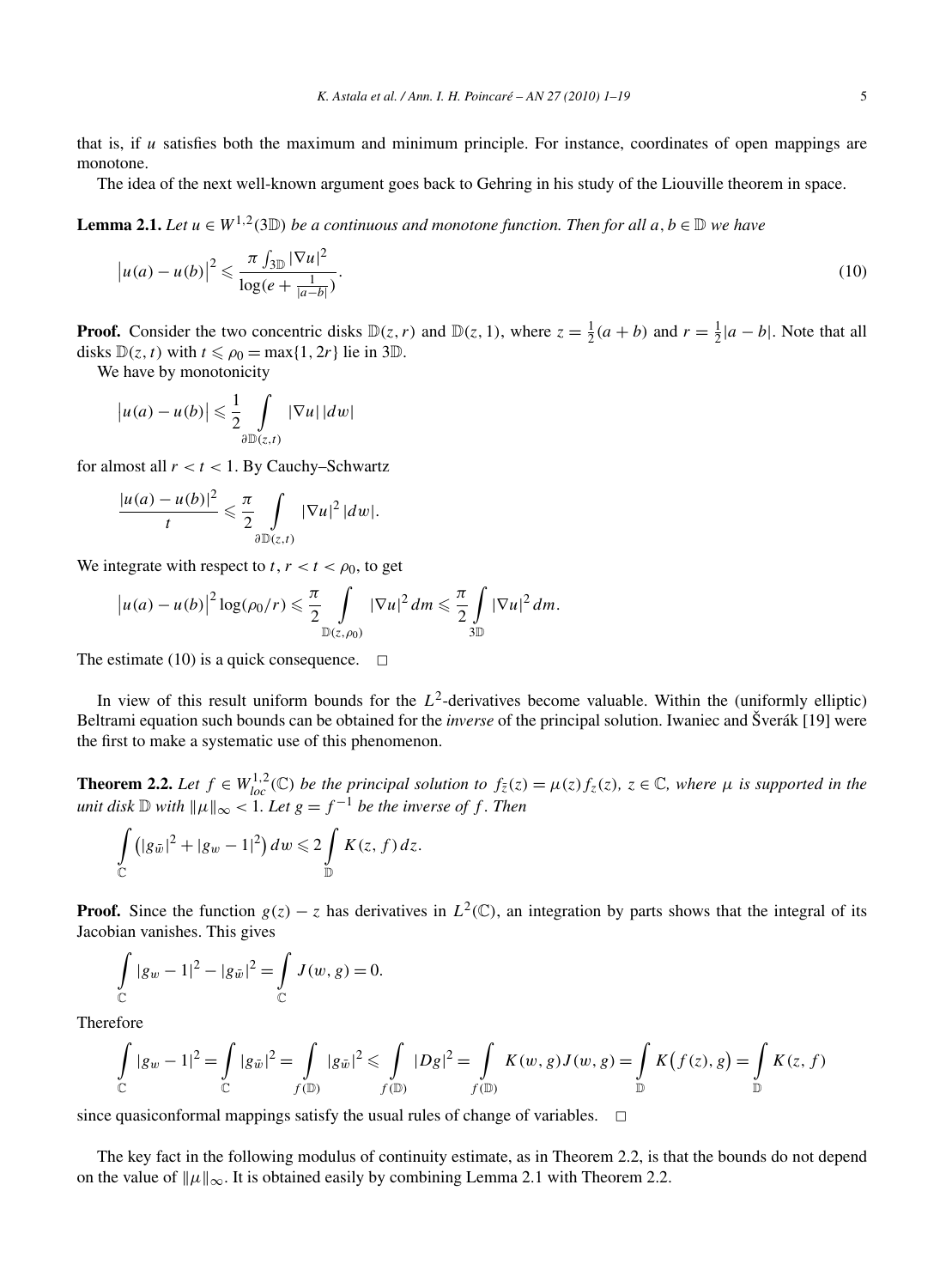**Corollary 2.3.** *Let*  $f$  *and*  $g = f^{-1}$  *be as in Theorem* 2.2*, and let*  $R \ge 1$ *. Then* 

$$
|g(a) - g(b)|^2 \le \frac{(4\pi)^2 (R^2 + \int_{\mathbb{D}} K(z, f) dz)}{\log(e + \frac{1}{|a - b|})}
$$

*whenever*  $a, b \in \mathbb{D}(0, R)$ *.* 

# **3. Decay of the Neumann series**

According to the classical measurable Riemann mapping theorem [8,1,4], given a compactly supported Beltrami coefficient with  $|\mu(z)| \le k < 1$  almost everywhere, the system

$$
\frac{\partial f}{\partial \bar{z}} = \mu(z) \frac{\partial f}{\partial z}, \quad f \in W_{loc}^{1,2}(\mathbb{C}),
$$

always admits a homeomorphic solution *f* with the development (8). That is, *f* is a principal solution.

This uniformly elliptic equation is most conveniently solved by applying a Neumann-series argument using the Beurling operator  $S$ . This is defined by the principal value integral

$$
\mathcal{S}\varphi(z) := -\frac{1}{\pi} \int\limits_{\mathbb{C}} \frac{\varphi(\tau)}{(z-\tau)^2} d\tau.
$$

The Beurling operator acts unitarily on  $L^2(\mathbb{C})$ . Also, we have  $S(h_{\overline{z}}) = h_z$  for every  $h \in W^{1,2}(\mathbb{C})$ .

We then look for the solution in the form

$$
f = z + C(\omega)
$$
,  $C\omega(z) := \frac{1}{\pi} \int_{\mathbb{C}} \frac{\omega(\tau)}{(z - \tau)} d\tau$ ,

where C is the Cauchy transform and  $\omega = f_{\overline{z}}$  is to satisfy the identity

 $\omega(z) = \mu(z) \mathcal{S} \omega(z) + \mu(z)$  for almost every  $z \in \mathbb{C}$ .

Such an  $\omega$  is easy to find when  $\|\mu\|_{\infty} \le k < 1$ . We define

$$
\omega := (\mathbf{I} - \mu S)^{-1} \mu = \mu + \mu S \mu + \mu S \mu S \mu + \mu S \mu S \mu + \cdots. \tag{11}
$$

The series converges in  $L^2(\mathbb{C})$  since the operator norm of the *n*th iterate

$$
\|\mu \mathcal{S} \mu \mathcal{S} \cdots \mu \mathcal{S}\|_{L^2(\mathbb{C}) \to L^2(\mathbb{C})} \leq k^n, \quad n \in \mathbb{N}.
$$

The converging series provides us with the solution *f* . However, showing that *f* is a homeomorphism takes some more effort. For this and other basic facts in the classical theory of quasiconformal maps we refer the reader to [1,4,21].

It is natural to study how far the above method carries in the situation of degenerate equations, even if now  $||\mu||_{\infty} = 1$  and the Neumann series of  $(I - \mu S)^{-1}$  cannot converge in the operator norm. Hence the main question here is the rate of decay for the  $L^2$ -norms of the terms in the series (11). The next result, building on the approach initiated by David [10], gives an optimal answer.

**Theorem 3.1.** *Suppose*  $|\mu(z)| < 1$  *almost everywhere, with*  $\mu(z) \equiv 0$  *for*  $|z| > 1$ *. If the distortion function*  $K(z) = 1$  $\frac{1+|\mu(z)|}{1-|\mu(z)|}$  *satisfies* 

$$
e^K \in L^p(\mathbb{D}), \quad p > 0,
$$

*then we have for every*  $0 < \beta < p$ *,* 

$$
\int_{\mathbb{C}} |(\mu \mathcal{S})^n \mu|^2 \leqslant C_0 (n+1)^{-\beta}, \quad n \in \mathbb{N},
$$

*where*  $C_0 = C_{p,\beta} \cdot \int_{\mathbb{D}} e^{pK}$  *with*  $C_{p,\beta}$  *depending only on*  $\beta$  *and*  $p$ *.*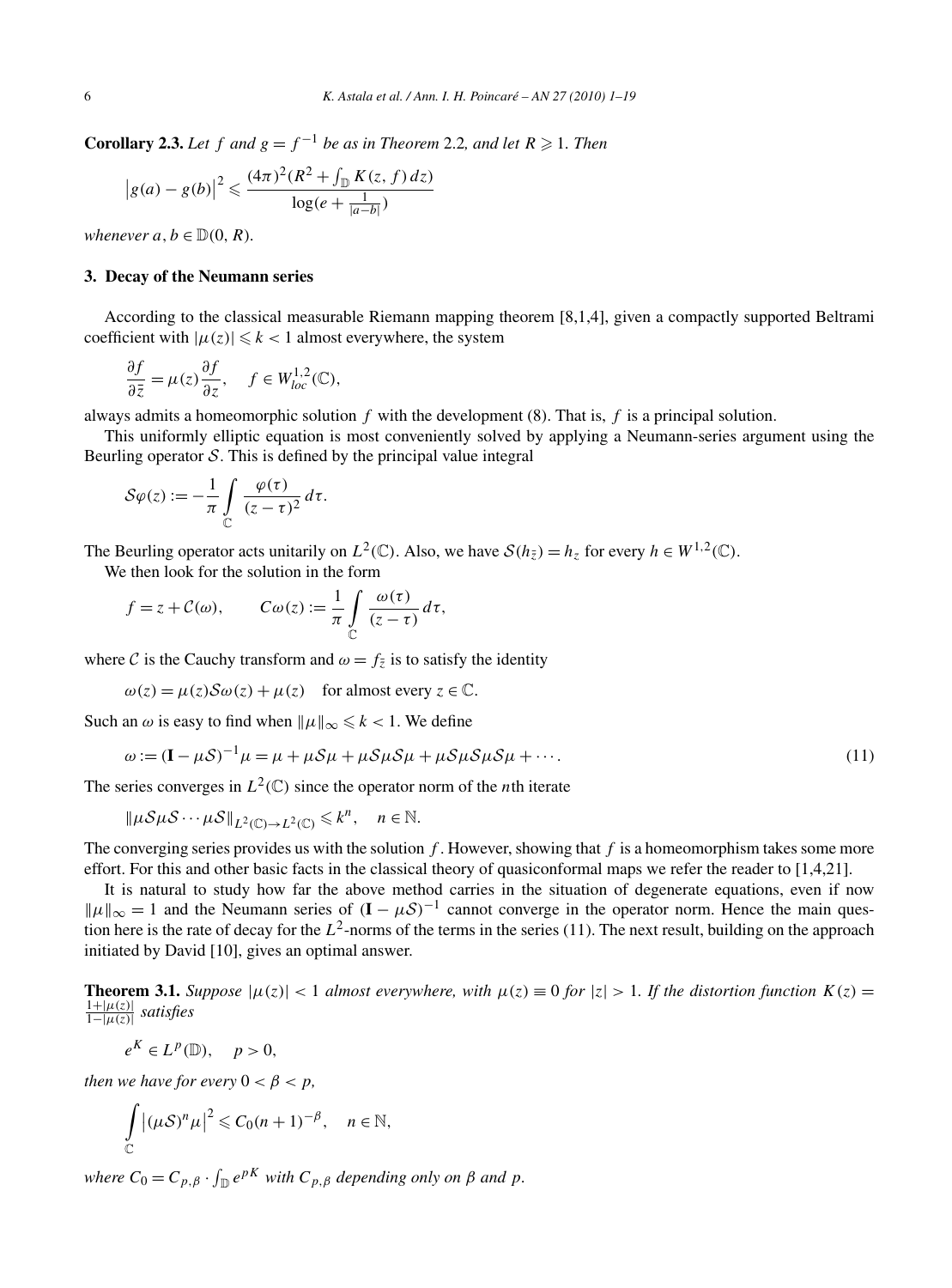**Proof.** Since

$$
K(z) + 1 = \frac{2}{1 - |\mu(z)|},
$$

with Chebychev's inequality we have the measure estimates

$$
\left| \left\{ z \in \mathbb{D} : \left| \mu(z) \right| \geqslant 1 - \frac{1}{t} \right\} \right| \leqslant e^{-2pt} \int_{\mathbb{D}} e^{p(K+1)} = Ce^{-2pt}
$$

for each  $t > 1$ . With this control on the Beltrami coefficient we will iteratively estimate the terms  $(\mu S)^n \mu$  of the Neumann series. For this purpose we first fix the parameter  $0 < \beta < p$ , and then for each  $n \in \mathbb{N}$  divide the unit disk into the "bad" points

$$
B_n = \left\{ z \in \mathbb{D} : \left| \mu(z) \right| > 1 - \frac{\beta}{2n + \beta} \right\}
$$

and the "good" ones, i.e. the complements

$$
G_n=\mathbb{D}\setminus B_n.
$$

The above bounds on area read now

 $|B_n| \leq C_1 e^{-4np/\beta}, \quad n \in \mathbb{N}.$ 

where  $C_1 = e^{-p} \int_{\mathbb{D}} e^{pK}$ .

Next, let us consider the terms  $\psi_n = (\mu S)^n \mu$  of the Neumann series, obtained inductively by

$$
\psi_n = \mu \mathcal{S}(\psi_{n-1}), \quad \psi_0 = \mu.
$$

It is helpful to first look at the following auxiliary terms

$$
g_n = \chi_{G_n} \mu \mathcal{S}(g_{n-1}), \quad g_0 = \mu,
$$

that is, in each iterative step we restrict  $\mu$  to the corresponding good part of the disk.

The terms  $g_n$  are easy to estimate

$$
||g_n||_{L^2}^2 = \int\limits_{G_n} \left| \mu \mathcal{S}(g_{n-1}) \right|^2 \leqslant \left( 1 - \frac{\beta}{2n+\beta} \right)^2 ||g_{n-1}||_{L^2}^2.
$$

Thus

$$
\|g_n\|_{L^2} \leq \prod_{j=1}^n \left(1 - \frac{\beta}{2j + \beta}\right) \|\mu\|_{L^2} \leq C_\beta n^{-\beta/2},
$$

where  $C_\beta = \sqrt{\pi} (1 + \beta/2)^{\beta/2}$ . For the true terms  $\psi_n$  decompose

$$
\psi_n - g_n = \chi_{G_n} \mu \mathcal{S}(\psi_{n-1} - g_{n-1}) + \chi_{B_n} \mu \mathcal{S}(\psi_{n-1}).
$$

This gives the norm bounds

$$
\|\psi_n - g_n\|_{L^2}^2 \leq \left(1 - \frac{\beta}{2n + \beta}\right)^2 \|\psi_{n-1} - g_{n-1}\|_{L^2}^2 + R(n),\tag{12}
$$

where

$$
R(n) = \| \chi_{B_n} \mu S(\psi_{n-1}) \|_{L^2}^2 = \int_{B_n} |(\mu S)^n \mu|^2.
$$

A main step of the proof is to bound this last integral term. A natural approach is to apply Hölder's inequality and estimate the norms  $\|(\mu S)^n \mu\|_p$  for  $p > 2$ . This approach can be carried over by applying the spectral bounds on the operator *μS* obtained in [5]. On the other hand, these bounds are based on the area distortion results from [2]. To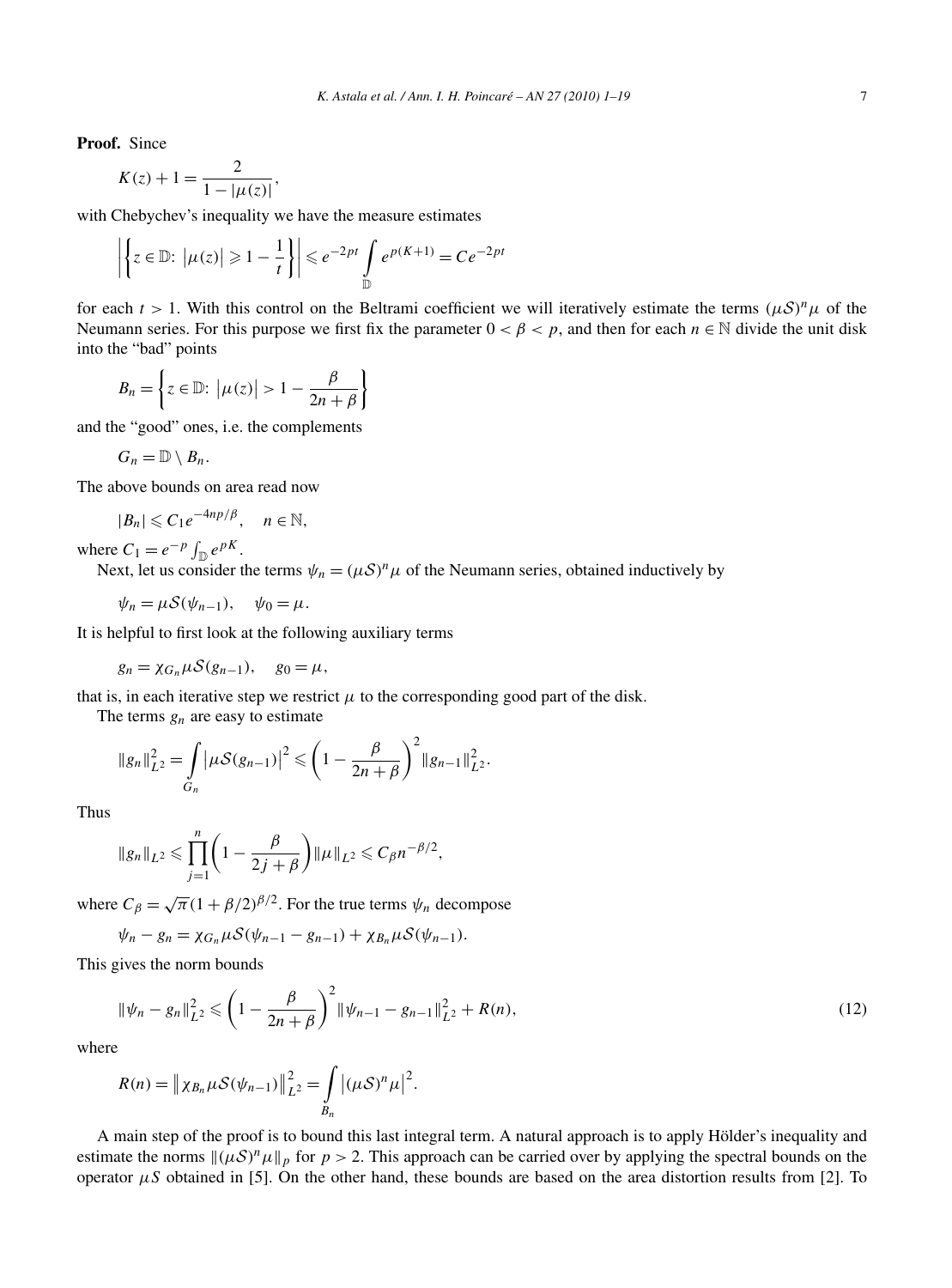reveal more clearly the heart of the argument we will therefore directly use the area distortion. This can be done with a holomorphic representation as follows.

Recall that the principal solution  $f = f^{\lambda}$  to the equation

$$
f_{\bar{z}}(z) = \lambda \mu(z) f_z(z) \tag{13}
$$

depends holomorphically on the parameter  $\lambda \in \mathbb{D}$ . This fact follows from the Neumann series representation for the derivative

$$
f_{\bar{z}}^{\lambda} = \lambda \mu + \lambda^2 \mu S \mu + \dots + \lambda^n (\mu S)^{n-1} \mu + \dots
$$
 (14)

The series converges absolutely in  $L^2(\mathbb{C})$  since  $\|\lambda\mu\|_{\infty} \le |\lambda| < 1$  and S is an  $L^2$ -isometry.

The  $L^2(\mathbb{C})$ -valued holomorphic function  $\lambda \to f^{\lambda}_{\bar{z}}$  can as well be represented by the Cauchy integral. From this we obtain the following integral representation

$$
\chi_E(\mu S)^n \mu = \frac{1}{2\pi i} \int_{|\lambda|=p} \frac{1}{\lambda^{n+2}} f_{\bar{z}}^{\lambda} \chi_E d\lambda, \quad E \subset \mathbb{D},
$$
\n(15)

valid for any  $0 < \rho < 1$ . We are hence to estimate the norms

$$
\left\|f_{\bar{z}}^{\lambda}\chi_E\right\|_{L^2}^2=\int\limits_E\left|f_{\bar{z}}^{\lambda}\right|^2\leqslant\frac{|\lambda|^2}{1-|\lambda|^2}\int\limits_E J(z,f^{\lambda})=\frac{|\lambda|^2}{1-|\lambda|^2}\left|f^{\lambda}(E)\right|,
$$

and it is here that the need for a quasiconformal area distortion estimate arises. We have the uniform bounds

$$
\left|f^{\lambda}(E)\right| \leqslant \pi M |E|^{1/M}, \qquad |\lambda| = \frac{M-1}{M+1}, \quad M > 1,
$$
\n<sup>(16)</sup>

see [6, Theorem 1.6] or [4, Theorem 13.1.4].

If we now denote  $\rho = |\lambda| = \frac{M-1}{M+1}$  and combine (15) with the above estimates, we end up with the result

$$
\|\chi_E(\mu S)^n\mu\|_2 \leq \sqrt{\pi} \left(\frac{M+1}{M-1}\right)^n \frac{M+1}{2} |E|^{1/(2M)}.
$$
\n(17)

The estimate is valid for every  $M > 1$  and for any Beltrami coefficient with  $|\mu| \le \chi_{\mathbb{D}}$  almost everywhere.

For later purposes we recall that the *∂z*-derivative, too, has a power series representation

$$
f_z^{\lambda} - 1 = \mathcal{S} f_{\bar{z}}^{\lambda} = \lambda \mathcal{S} \mu + \lambda^2 \mathcal{S} (\mu \mathcal{S} \mu) + \dots + \lambda^n \mathcal{S} (\mu \mathcal{S})^{n-1} \mu + \dots
$$

With an analogous argument we obtain

$$
\|\chi_E S(\mu S)^n \mu\|_2 \le \sqrt{\pi} \left(\frac{M+1}{M-1}\right)^{n+1} \frac{M+1}{2} |E|^{1/(2M)},\tag{18}
$$

an estimate which is similarly valid for every  $M > 1$ .

Let us then return to estimating the original Neumann series. Unwinding the iteration in (12) gives

$$
\|\psi_n - g_n\|_{L^2}^2 \leq \sum_{j=1}^n R(j) \prod_{k=j+1}^n \left(1 - \frac{\beta}{2k + \beta}\right)^2 \leq 2^{\beta} C_{\beta}^2 n^{-\beta} \sum_{j=1}^n j^{\beta} R(j).
$$

It remains to show that the remainder term  $R(n)$  decays exponentially. But here we may use the bound (17) for the set  $E = B_n$ . We have  $|B_n| \leq C_1 e^{-4np/\beta}$  and hence

$$
R(n) \leq 4M^2 \bigg( \frac{M+1}{M-1} \bigg)^{2n} |E|^{1/M} \leq 4C_1 M^2 \bigg( \frac{M+1}{M-1} \bigg)^{2n} e^{-\frac{4n}{M} \frac{p}{\beta}}.
$$

Given  $\beta$  < *p* we can choose  $M > 1$  so that

$$
\log\left(\frac{M+1}{M-1}\right) - \frac{2}{M}\frac{p}{\beta} < -\delta < 0
$$

for some  $\delta > 0$ . With this choice  $R(n) \leq C e^{-2\delta n}$ ,  $n \in \mathbb{N}$ , where  $C = 4M^2 e^{-p} \int_{\mathbb{D}} e^{pK}$ . This completes the proof.  $\Box$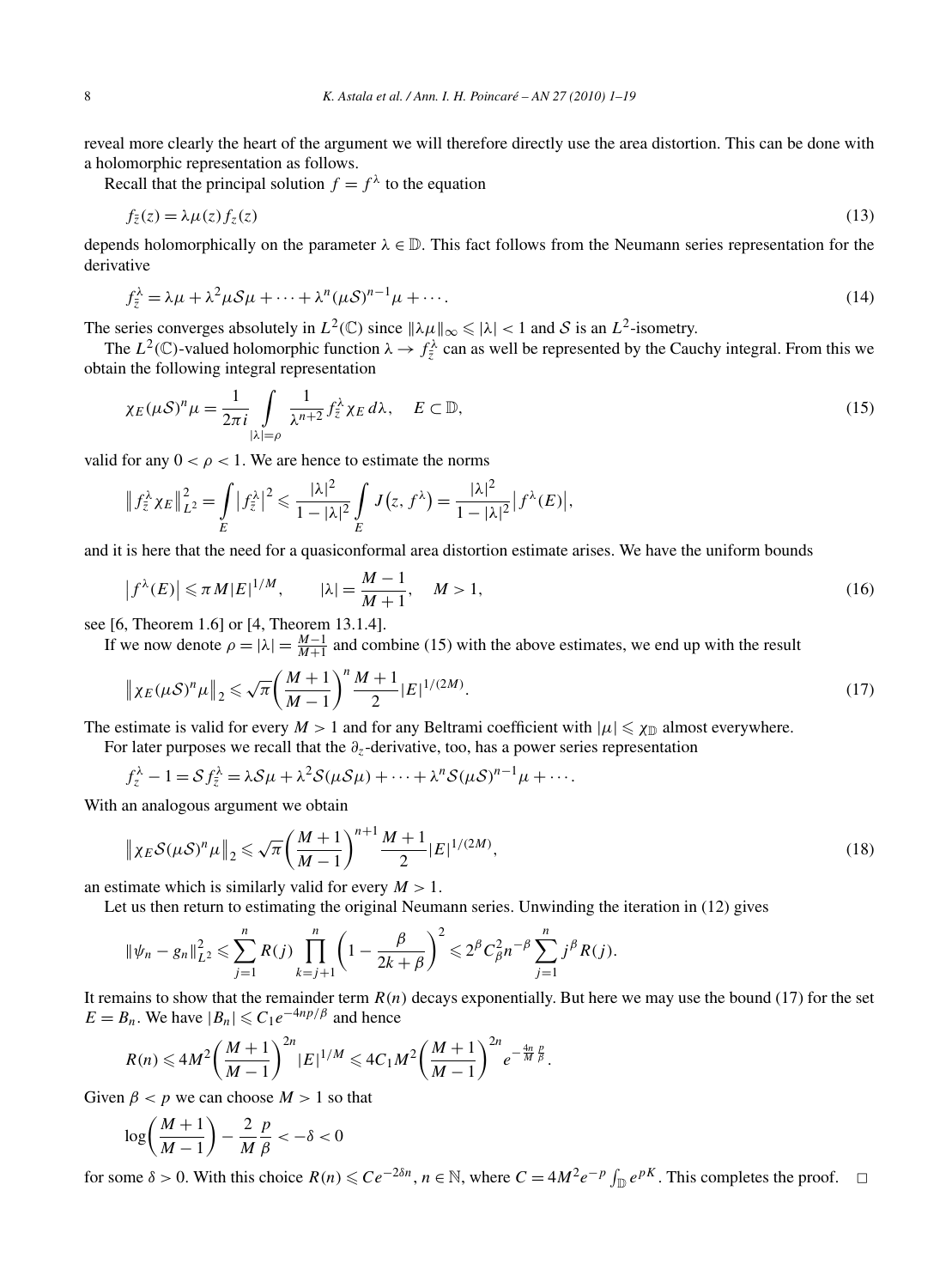According to the theorem, the terms of the Neumann series decay with the rate

$$
\|(\mu S)^n \mu\|_2 \leqslant C_\beta n^{-\beta/2} \quad \text{for any } \beta < p.
$$

If the decay would be a little better, of the order  $n^{-\beta}$ , then for any *p* > 1 the series would be norm convergent in  $L^2(\mathbb{C})$ . In view of the example (3), this would immediately determine  $p_0 = 1$  as the critical exponent for the  $W^{1,2}$ -regularity. However, as we will see later in Section 6, the order of decay in Theorem 3.1 cannot be improved. Hence further means are required for optimal regularity, to be discussed in Section 5.

Nevertheless, at the exponent  $p_0 = 1$  there is an interesting interpretation of the above bounds, in terms of the vector-valued Hardy spaces. Namely, suppose  $\mu$  is as in Theorem 3.1 and  $p > \beta > 1$ . Then

$$
\sum_{n=0}^{\infty} \left\| (\mu \mathcal{S})^n \mu \right\|_{L^2}^2 < \infty. \tag{19}
$$

On the other hand, as in (13) and (14), consider  $\lambda \to f_{\overline{z}}^{\lambda}$  as a holomorphic vector-valued function  $\mathbb{D} \to L^2(\mathbb{C})$ . With the above bounds the function has square-summable Taylor coefficients  $(\mu S)^n \mu$ . In other words, it belongs to the vector-valued Hardy space  $H^2(\mathbb{D}; L^2(\mathbb{C}))$ . In particular, since the target Banach space  $L^2(\mathbb{C})$  has the Radon–Nikodym property, the radial limits

$$
\lim_{r \to 1} \frac{\partial f_{r\zeta}}{\partial \bar{z}} \in L^2(\mathbb{C}), \quad \zeta \in \mathbb{S}^1,
$$

exist in  $L^2(\mathbb{C})$  for almost every  $\zeta \in \mathbb{S}^1$ , see e.g. [7]. Similarly for the derivative  $\partial_{\bar{z}} f_{r\zeta} - 1 \in L^2(\mathbb{C})$ , and it is not difficult to see that the limiting derivatives are derivatives of a principal solution  $f_\zeta$ , solving

$$
\frac{\partial f_{\zeta}}{\partial \bar{z}} = \zeta \mu(z) \frac{\partial f_{\zeta}}{\partial z}.
$$
\n(20)

Thus already here we obtain, for  $p > 1$  and for almost every  $\zeta \in \mathbb{S}^1$ , the  $W_{loc}^{1,2}$ -regular solutions to (20).

For exponents  $\beta > 2$ , we have via the norm convergence (19) the next auxiliary result, which the reader may recognize as a distortion of area for mappings in the exponential class. The result here is rather weak but is a necessary step towards the optimal measure distortion bounds which will be established in Section 5.

**Corollary 3.2.** *Suppose*  $\mu$  *and*  $0 < \beta < p$  *are as in Theorem* 3.1 *and* 

$$
\sigma_{\mu} := \sum_{n=0}^{\infty} (\mu S)^n \mu.
$$

*If β >* 2*, then*

$$
\|\chi_E \sigma_\mu\|_2 + \|\chi_E \mathcal{S} \sigma_\mu\|_2 \leqslant C \log^{1-\beta/2} \bigg(e + \frac{1}{|E|}\bigg), \quad E \subset \mathbb{D},
$$

*where*  $C = C_0 C_0 < \infty$  *with*  $C_0$  *depending only*  $\beta$ *.* 

**Proof.** Theorem 3.1 and its proof give us two different ways to estimate the terms. First,

 $\left\|\chi_E(\mu S)^n\mu\right\|_2 + \left\|\chi_E\mathcal{S}(\mu S)^n\mu\right\|_2 \leq 2\left\|(\mu S)^n\mu\right\|_2 \leq 2C_0(n+1)^{-\beta/2}.$ 

Summing this up gives

$$
\sum_{n=m+1}^{\infty} \left\| \chi_E(\mu \mathcal{S})^n \mu \right\|_2 + \left\| \chi_E \mathcal{S}(\mu \mathcal{S})^n \mu \right\|_2 \leq \frac{4C_0}{\beta - 2} m^{1 - \beta/2}, \quad m \in \mathbb{N}.
$$

Secondly, let us choose, say,  $M = 3$  in (17) and (18). Then for every  $n \in \mathbb{N}$  we have the estimates  $\|\chi_E(\mu S)^n \mu\|_2 +$  $\int \chi_E S(\mu S)^n \mu \|_2 \leq 6\sqrt{\pi} \cdot 2^n |E|^{1/6}$ . This, in turn, leads to

$$
\sum_{n=0}^m \|\chi_E(\mu S)^n\mu\|_2 + \|\chi_E S(\mu S)^n\mu\|_2 \leqslant 6\sqrt{\pi} \cdot 2^{m+1} |E|^{1/6}.
$$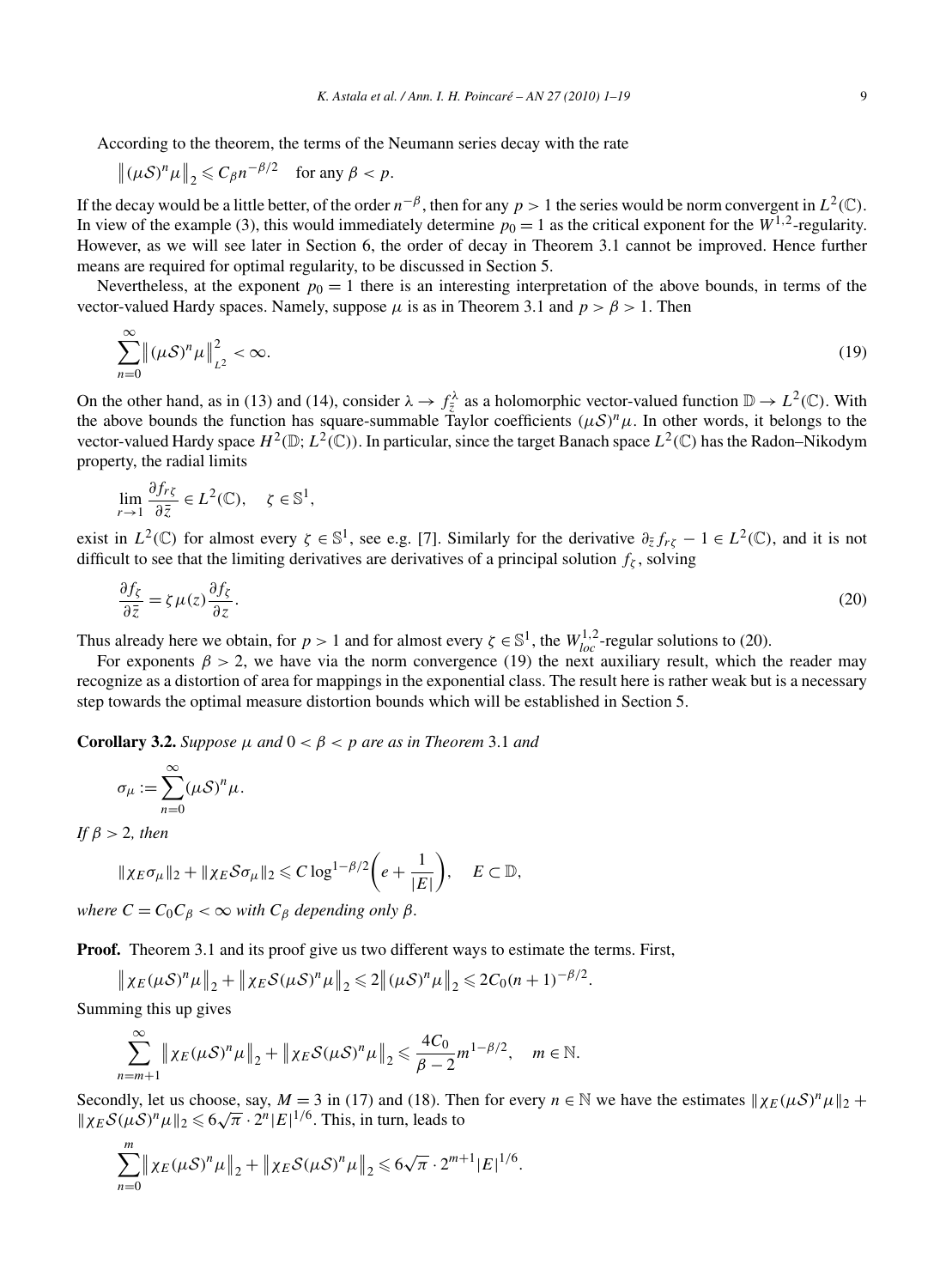Combining we arrive at

$$
\|\chi_E \sigma_\mu\|_2 + \|\chi_E \mathcal{S} \sigma_\mu\|_2 \leq \frac{4C_0}{\beta - 2} m^{1 - \beta/2} + 22 \cdot 2^m |E|^{1/6}.
$$

The bound holds for any integer  $m \in \mathbb{N}$ , but of course it is best when the two terms on the right-hand side are roughly equal. We let

$$
\frac{1}{10}\log\bigg(e+\frac{1}{|E|}\bigg) \leq m < 1+\frac{1}{10}\log\bigg(e+\frac{1}{|E|}\bigg),
$$

and with this choice the terms on the right-hand side of the above bound are both smaller than  $C_0C_\beta \log^{1-\beta/2}(e+\frac{1}{|E|})$ , where the constant  $C_\beta$  depends only on the parameter  $\beta > 2$ .  $\Box$ 

## **4. The degenerate Measurable Riemann Mapping Theorem**

We will next give a simple proof of David's theorem, the generalization of the Measurable Riemann Mapping Theorem to the setting of exponentially integrable distortion. We give this presentation not only for the reader's convenience, but also since a few bits and pieces of the proof will be needed in the main result, the optimal regularity Theorem 1.1.

We start with the case where the exponential distortion  $e^{K} \in L_{loc}^{p}$  for some  $p > 2$ . The key idea here is that for such large p, the Neumann series (11) converges in  $L^2(\mathbb{C})$ , and this quickly yields homeomorphic  $W^{1,2}$ -regular solutions to the corresponding Beltrami equation (2). From Section 2 we already know the usefulness of such regularity, providing us with general equicontinuity properties.

After the case of high exponential integrability, together with a few further consequences established, we then return to the general measurable Riemann mapping theorem and prove this towards the end of this section.

**Theorem 4.1.** *If μ is a Beltrami coefficient such that*

$$
\big|\mu(z)\big|\leqslant \frac{K(z)-1}{K(z)+1}\chi_{\mathbb{D}},
$$

*where*

 $e^{K} \in L^{p}(\mathbb{D})$  *for some*  $p > 2$ *,* 

*then the Beltrami equation*

$$
\frac{\partial f}{\partial \bar{z}} = \mu(z) \frac{\partial f}{\partial z} \quad \text{for almost every } z \in \mathbb{C},
$$

*admits a unique principal solution*  $f \in W_{loc}^{1,2}(\mathbb{C})$ *.* 

**Proof.** Consider the following good approximations for the Beltrami coefficient  $\mu(z)$ ,

$$
\mu_m(z) = \begin{cases} \mu(z) & \text{if } |\mu(z)| \leq 1 - \frac{1}{m}, \\ \left(1 - \frac{1}{m}\right) \frac{\mu(z)}{|\mu(z)|} & \text{otherwise,} \end{cases} \tag{21}
$$

defined for  $m = 1, 2, \ldots$  . Of course  $|\mu_m(z)| \leq 1 - \frac{1}{m} < 1$  and we also have the bound

$$
\big|\mu_m(z)\big|\leqslant \frac{K(z)-1}{K(z)+1},
$$

which is independent of *m*. Similarly the corresponding distortion functions satisfy

$$
K_m(z) = \frac{1 + |\mu_m(z)|}{1 - |\mu_m(z)|} \leq \frac{1 + |\mu(z)|}{1 - |\mu(z)|} = K(z), \quad m = 1, 2, ....
$$

Note that each  $K_m(z) \in L^\infty(\mathbb{C})$ .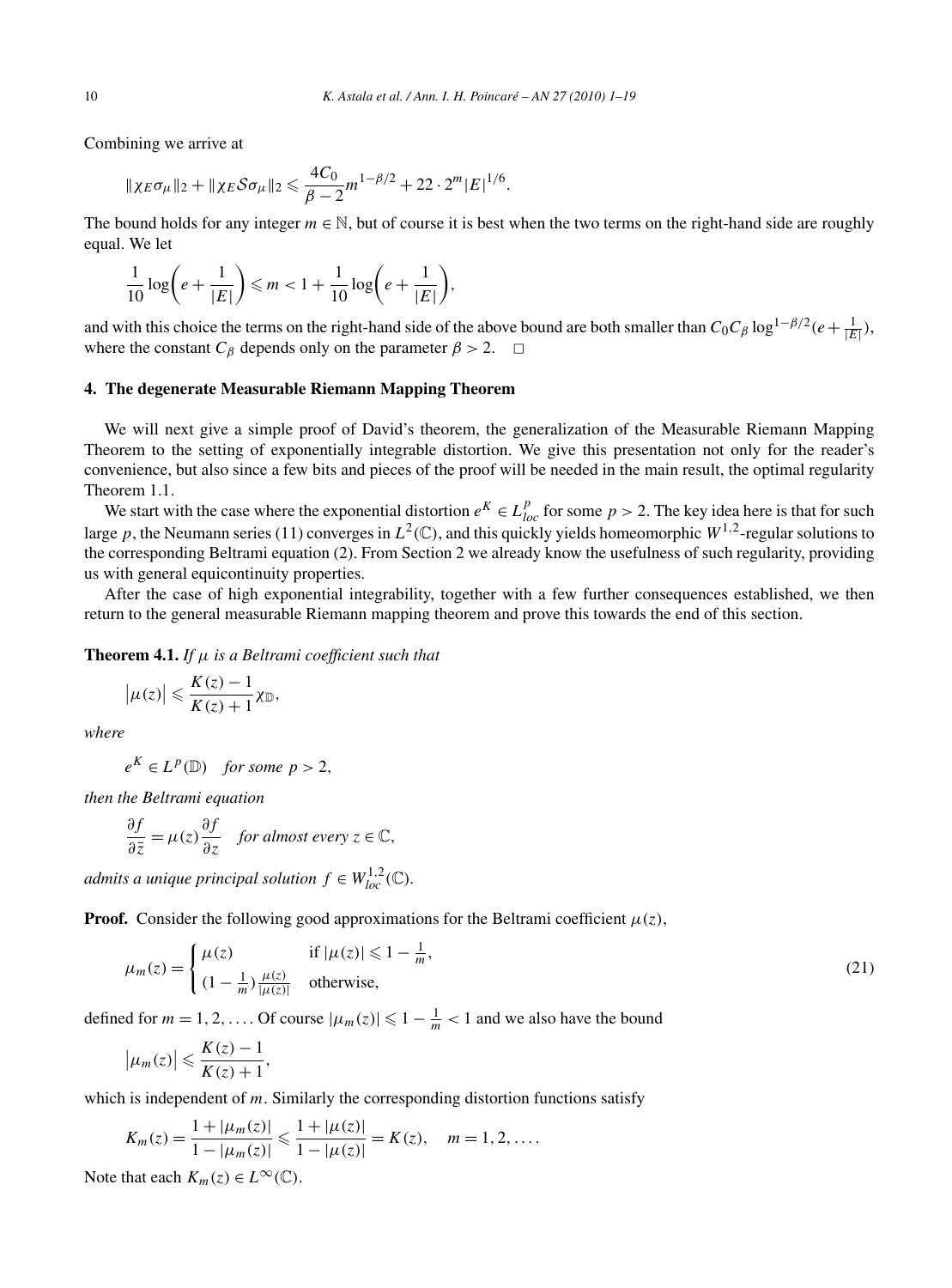With the classical measurable Riemann mapping theorem, see [8,1,4] or [21], we have unique principal solutions  $f^m: \mathbb{C} \to \mathbb{C}$  to the Beltrami equation

$$
(fm)\bar{z} = \mu_m (fm)z, \quad m = 1, 2, ....
$$

Moreover,

$$
f^m = z + C(\omega_m),
$$

where  $\omega_m = (f^m)_{\bar{z}}$  satisfies the identity

$$
\omega_m(z) = \mu_m(z)(S\omega_m)(z) + \mu_m(z) \quad \text{almost every } z \in \mathbb{C}.
$$

In order for these approximate solutions  $f^m$  to converge we need uniform  $L^2$ -bounds for their derivatives; once these have been established the proof follows quickly.

We use Theorem 3.1. This gives for any  $2 < \beta < p$  the estimates

$$
\left\|(\mu_m S)^k \mu_m \right\|_2 \leq C_m k^{-\beta/2}, \quad k \in \mathbb{N}.
$$

The theorem also gives uniform bounds for the constant term  $C_m$ . Since the approximate solutions have distortion  $K_m \leqslant K$  pointwise, we have

$$
C_m \leqslant \sqrt{C_{p,\beta}} \bigg( \int_{\mathbb{D}} e^{pK_m} \bigg)^{1/2} \leqslant \sqrt{C_{p,\beta}} \bigg( \int_{\mathbb{D}} e^{pK} \bigg)^{1/2} = \sqrt{C_0},
$$

where  $C_0$  is as in Theorem 3.1. Hence if  $e^K \in L^p(\mathbb{D})$  for some  $p > 2$ , we obtain  $L^2$ -estimates for the sums (11),

$$
\left\| \left( f^{m} \right)_{\bar{z}} \right\|_{2} \leq \sum_{k=0}^{\infty} \left\| \left( \mu_{m} \mathcal{S} \right)^{k} \mu_{m} \right\|_{2} \leq \sqrt{C_{0}} \sum_{k=0}^{\infty} (k+1)^{-\beta/2}.
$$
\n(22)

Hence also

$$
\left\| \left( f^{m} \right)_{z} - 1 \right\|_{2} = \left\| \left( f^{m} \right)_{\bar{z}} \right\|_{2} \leq \sqrt{C_{0}} \sum_{k=0}^{\infty} (k+1)^{-\beta/2}.
$$

This easily yields that

$$
\int_{\mathbb{D}(R)} |Df^m|^2 \leq 4\pi R^2 + A, \quad R > 1,
$$
\n(23)

where  $A < \infty$  depends only on  $\beta > 2$  and  $\int_{\mathbb{D}} e^{pK}$ .

Now Lemma 2.1 applies and shows that on compact subsets of the plane the sequence  ${f^m}$  has a uniform modulus of continuity. Changing to a subsequence, and invoking (23) again we may assume that  $f^m(z) \to f(z)$  locally uniformly with the derivatives  $Df^m$  converging weakly in  $L^2_{loc}(\mathbb{C})$ . Their weak limit necessarily equals  $Df$ . Furthermore, since for any  $R > 1$  and  $\varphi \in C_0^{\infty}(B(0, R))$ 

$$
\int_{\mathbb{C}} \varphi \big( f_{\overline{z}}^m - \mu f_z^m \big) = \int_{\mathbb{C}} \varphi \big( \mu_m - \mu \big) f_z^m \leqslant \frac{\sqrt{\pi} \|\varphi\|_{\infty}}{m} \sqrt{4\pi R^2 + A} \to 0
$$

by (23), we see that *f* is a solution to the Beltrami equation

$$
f_{\overline{z}} = \mu f_z
$$
 for almost every  $z \in \mathbb{C}$ .

On the other hand, we can use Corollary 2.3 for the inverse mappings  $g_m = (f^m)^{-1}$  and see that  $g^m(z) \to g(z)$ uniformly on compact subsets of the plane, where  $g : \mathbb{C} \to \mathbb{C}$  is continuous. From  $g^m(f^m(z)) = z$  we have  $g \circ$  $f(z) = z$ . That is, *f* is a homeomorphism, hence the principal solution we were looking for.

Last, for the uniqueness we refer to the following very general Stoilow factorization result from the monograph [14]; see also [4, Section 20.4.8]. The proof of Theorem 4.1 is now complete.  $\Box$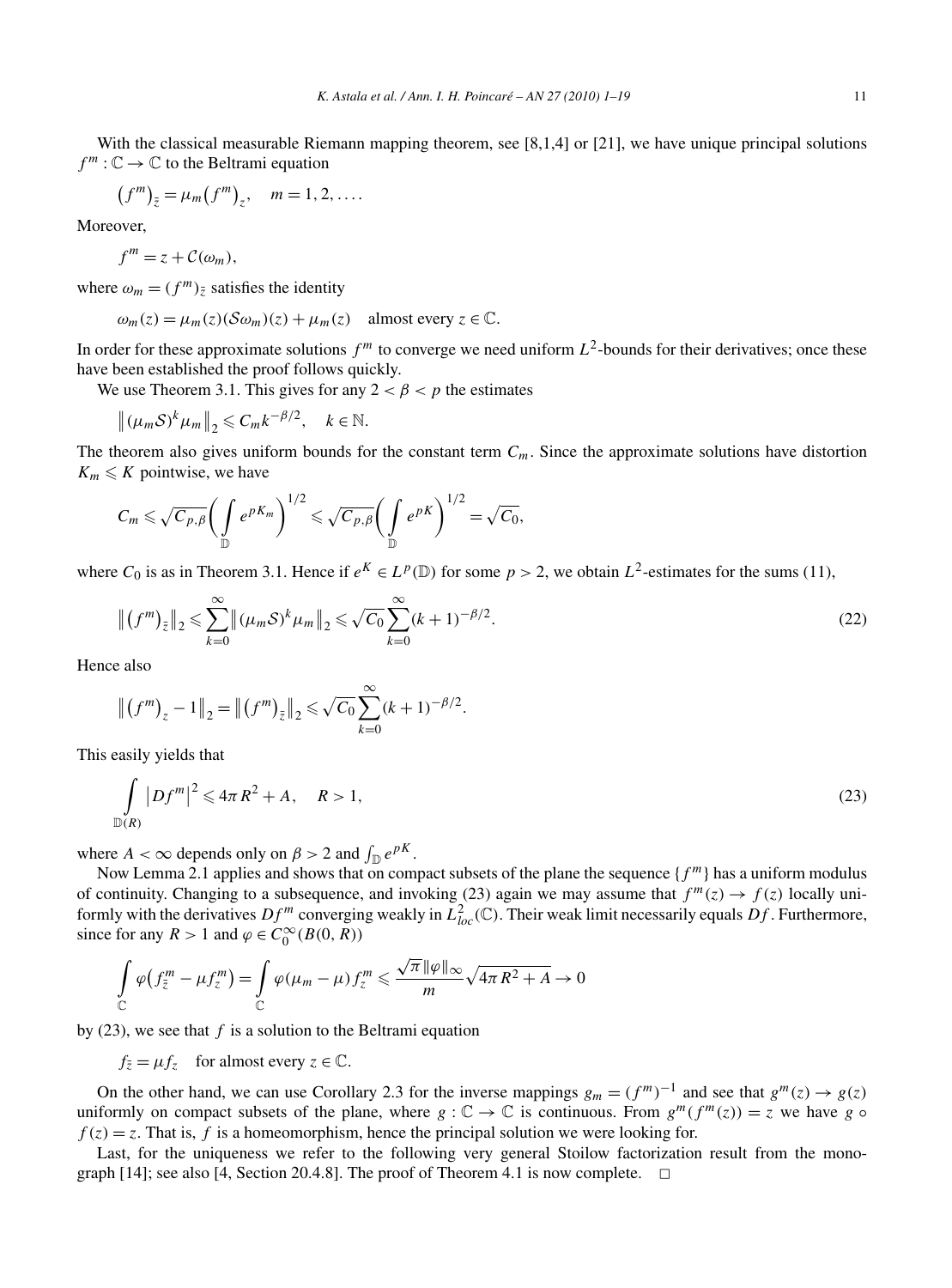**Theorem 4.2.** *(See [14, Theorem 11.5.1].) Let*

$$
Q(t) = \frac{t^2}{\log(e+t)}\tag{24}
$$

*and suppose we are given a homeomorphic solution*  $f \in W_{loc}^{1,Q}(\Omega)$  *to the Beltrami equation* 

$$
f_{\bar{z}} = \mu(z) f_z, \quad z \in \Omega,
$$
\n<sup>(25)</sup>

*where*  $|\mu(z)| < 1$  *almost everywhere. Then every other solution*  $h \in W_{loc}^{1,Q}(\Omega)$  *to* (25) *takes the form* 

$$
h(z) = \phi(f(z)), \quad z \in \Omega,
$$

*where*  $\phi$  :  $f(\Omega) \rightarrow \mathbb{C}$  *is holomorphic.* 

In Theorem 4.1 we constructed the mapping *f* through a limiting process rather than directly by the Neumann series. Nevertheless, the representations

$$
f_{\bar{z}} = \sum_{n=0}^{\infty} (\mu \mathcal{S})^n \mu, \qquad f_z - 1 = \sum_{n=0}^{\infty} \mathcal{S}(\mu \mathcal{S})^n \mu
$$
 (26)

are still valid. Namely, by Theorem 3.1 the sums are absolutely convergent in  $L^2(\mathbb{C})$ . Since the approximate coefficients  $\mu_m \to \mu$  in  $L^{\infty}(\mathbb{C})$ , the terms  $(\mu_m S)^k \mu_m \to (\mu S)^k \mu$  weakly in  $L^2(\mathbb{C})$ . As the derivatives of  $f^m$  are representable by the corresponding Neumann series, the identities (26) follow with the help of the uniform bounds (22).

In studying the general exponentially integrable distortion we need to know that the mappings of Theorem 4.1 preserve sets of Lebesgue measure zero. This follows easily from the above.

**Corollary 4.3.** If  $\mu$  and the principal solution  $f \in W_{loc}^{1,2}(\mathbb{C})$  are as in Theorem 4.1, then  $f$  has the properties N *and*  $\mathcal{N}^{-1}$ *, i.e. for any measurable set*  $E \subset \mathbb{C}$ *,* 

$$
|f(E)| = 0 \quad \Leftrightarrow \quad |E| = 0.
$$

**Proof.** Any homeomorphism with the  $W_{loc}^{1,2}$ -regularity preserves Lebesgue null sets, see [22] or [4] for an elementary proof. We have shown that  $f \in W_{loc}^{1,2}(\mathbb{C})$ , and since  $K(\cdot, f) \in L^1(\mathbb{D})$ , Theorem 2.2 verifies that the inverse map *g* =  $h^{-1}$  belongs to  $W_{loc}^{1,2}$  (ℂ). The claim follows.  $□$ 

Concerning the existence of solutions, the situation is rather different in the general case where the integrability exponent of  $e^{K}$  is small. Recall that by example (3) the corresponding principal solutions need not be in  $W_{loc}^{1,2}(\mathbb{C})$ . Instead, inequality (9) leads us to look for principal solutions *f* in  $W_{loc}^{1,Q}(\mathbb{C})$ , where  $Q(t)$  is given in (24). The idea of the following proof is then to reduce the argument to Theorem 4.1 via a suitable factorization.

**Proof of Theorem 1.3.** Given a Beltrami coefficient  $\mu = \mu(z)$  with the distortion function  $K(z) = \frac{1 + |\mu(z)|}{1 - |\mu(z)|}$ , assume that  $e^{K} \in L^{p}(\mathbb{D})$  for some  $0 < p \leq 2$ . It is very suggestive to write

$$
K(z) = \frac{3}{p} \cdot \frac{pK(z)}{3}.
$$

Then  $K_1(z) = pK(z)/3$  satisfies the hypotheses of Theorem 4.1 and the constant factor  $K_2(z) = 3/p > 1$  could be represented as the distortion of a quasiconformal mapping. There is one problem here in that at points where  $K(z)$  is already finite and perhaps small, the factor  $K_1(z)$  might be less than 1 and so cannot be a distortion function. We will get around this point by constructing the related Beltrami coefficients using the hyperbolic geometry.

Let  $M > 1$ . For each  $z \in \mathbb{D}$  choose a point  $v = v(z)$  on the radial segment determined by  $\mu(z)$ , so that

$$
\rho_{\mathbb{D}}(0,\nu) + \rho_{\mathbb{D}}(\nu,\mu) = \rho_{\mathbb{D}}(0,\mu) = \log \frac{1+|\mu|}{1-|\mu|}.
$$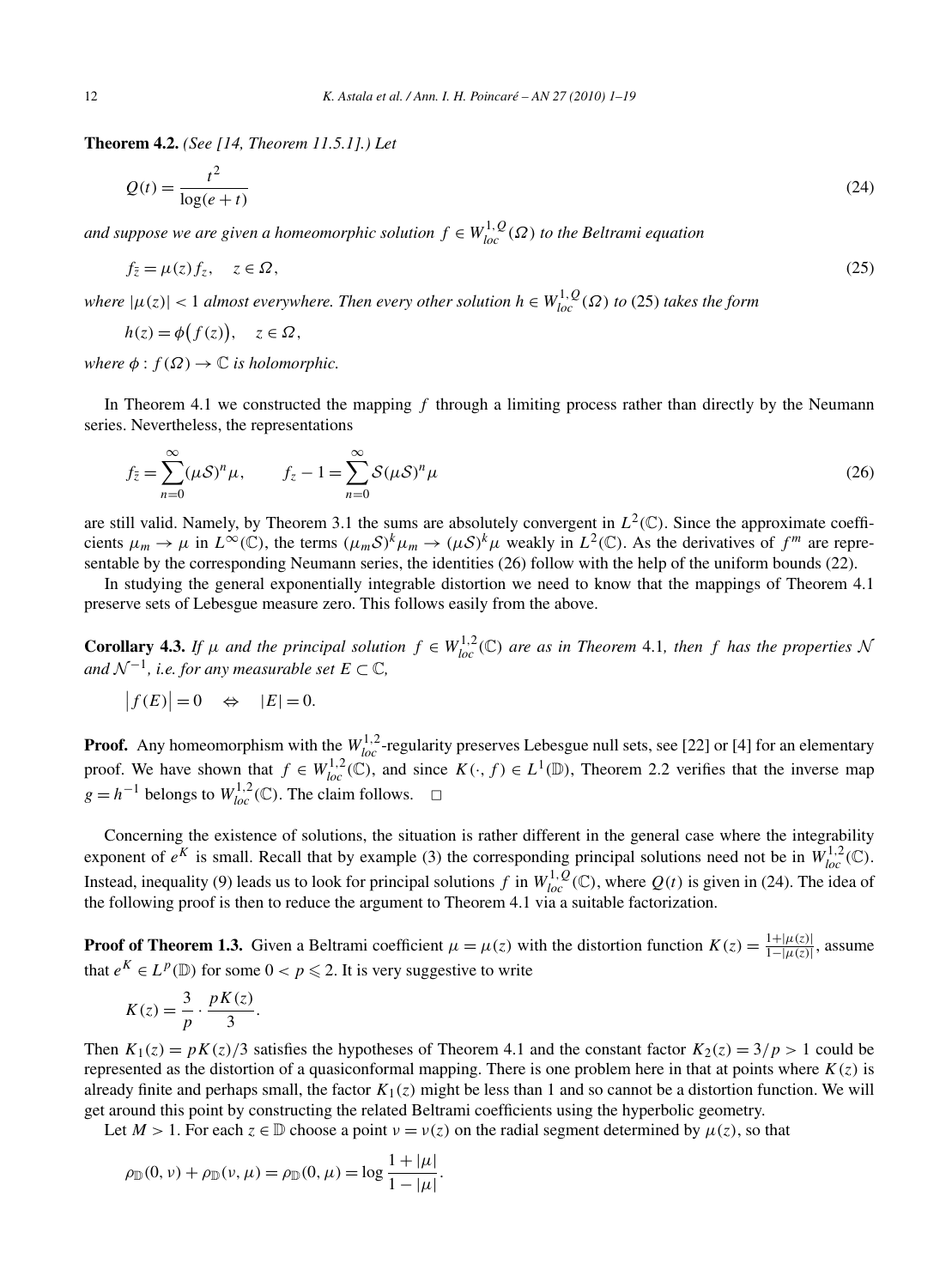If  $\rho_{\mathbb{D}}(0,\mu) > \log M$  we require  $\rho_{\mathbb{D}}(v,\mu) = \log M$  and otherwise we set  $v = 0$ . In any case we always have

$$
MK_{\nu}=e^{\log M}e^{\rho_{\mathbb{D}}(0,\nu)}\leqslant K_{\mu}+M.
$$

It follows that

$$
\int_{\mathbb{D}} e^{pMK_v} \leqslant e^{pM} \int_{\mathbb{D}} e^{pK_\mu} < \infty,\tag{27}
$$

so that *ν* satisfies the hypotheses of Theorem 4.1 as soon as we choose  $M = \frac{3}{p}$ . We can therefore solve the Beltrami equation for  $v = v(z)$  to get a principal mapping *F* of class  $W^{1,2}(\mathbb{D})$ . Next, set

$$
\kappa(w) = \frac{\mu(z) - \nu(z)}{1 - \mu(z)\overline{\nu(z)}} \left(\frac{F_z}{|F_z|}\right)^2, \quad w = F(z), \ z \in \mathbb{C}.
$$
\n(28)

According to Corollary 4.3  $\kappa$  is well defined almost everywhere. We also see that

$$
\frac{1+|\kappa|}{1-|\kappa|} = \frac{1+|\frac{\mu-\nu}{1-\mu\bar{\nu}}|}{1-|\frac{\mu-\nu}{1-\mu\bar{\nu}}|} = e^{\rho_{\mathbb{D}}(\nu,\mu)} \le M = \frac{3}{p} < \infty.
$$

Thus we may solve the uniformly elliptic Beltrami equation for *κ* to obtain an *M*-quasiconformal principal mapping *g*.

We next put  $f = g \circ F$ . The classical Gehring–Lehto result [13] on Sobolev homeomorphisms verifies that *F* is differentiable almost everywhere. Since *F* has the Lusin property  $\mathcal{N}^{\pm 1}$ , the same is true for *f*, and we have

 $\left|Df(z)\right|^2 \leq MJ(w, g)K(z, F)J(z, F) = MK_\nu(z)J(z, f), \quad w = F(z).$ 

Arguing as in (9) we see that

$$
\frac{|Df|^2}{\log(e+|Df|)} \leq \frac{2}{p} \Big[ J(\cdot, f) + e^{pMK_v} \Big] \tag{29}
$$

is locally integrable.

In the proof of Theorem 4.1 we constructed the approximants  $F<sup>m</sup>$  of the principal mapping  $F$ . To obtain uniform bounds we may apply the classical Bieberbach area theorem [11]. This gives

$$
\int\limits_{B(0,r)} J(z,\phi) \leqslant \pi r^2, \quad r \geqslant 1,
$$

for any quasiconformal principal solution, conformal outside the unit disc. In particular with (29) we see that the compositions  $g \circ F^m$  are uniformly bounded in the space  $W_{loc}^{1,Q}(\mathbb{C})$ ,

$$
Q(t) = \frac{t^2}{\log(e+t)}.
$$

Since  $g \circ F^m(z) \to f(z)$  locally uniformly, we infer that  $f$  is a Sobolev mapping contained in the class  $W^{1,Q}_{loc}(\mathbb{C})$ . However, note that although the quasiconformal map *g* will lie [2] in the space  $W_{loc}^{1,s}(\mathbb{C})$  for all

$$
2\leqslant s<\frac{6}{3-p},
$$

yet the composition  $f = g \circ F$  will not lie in  $W_{loc}^{1,2}(\mathbb{C})$  in general.

We defined the Beltrami coefficient  $\kappa = \mu_g$  through the formula (28), but as well one may identify  $\mu_g = \mu_{f \circ F^{-1}}$ via the familiar formula for the dilatation of a composition of mappings

$$
\mu_{f \circ F^{-1}}(w) = \frac{\mu_f(z) - \mu_F(z)}{1 - \mu_f(z) \overline{\mu_F(z)}} \left( \frac{F_z(z)}{|F_z(z)|} \right)^2, \quad w = F(z),
$$

which is a direct consequence of the chain rule. Comparing the expressions shows that  $\mu_f = \mu$ , and hence *f* in fact solves the required Beltrami equation  $f_{\bar{z}} = \mu f_z$ . Clearly *f* is a principal solution. Therefore we have established the existence of the measurable Riemann mapping, for any exponentially integrable distortion.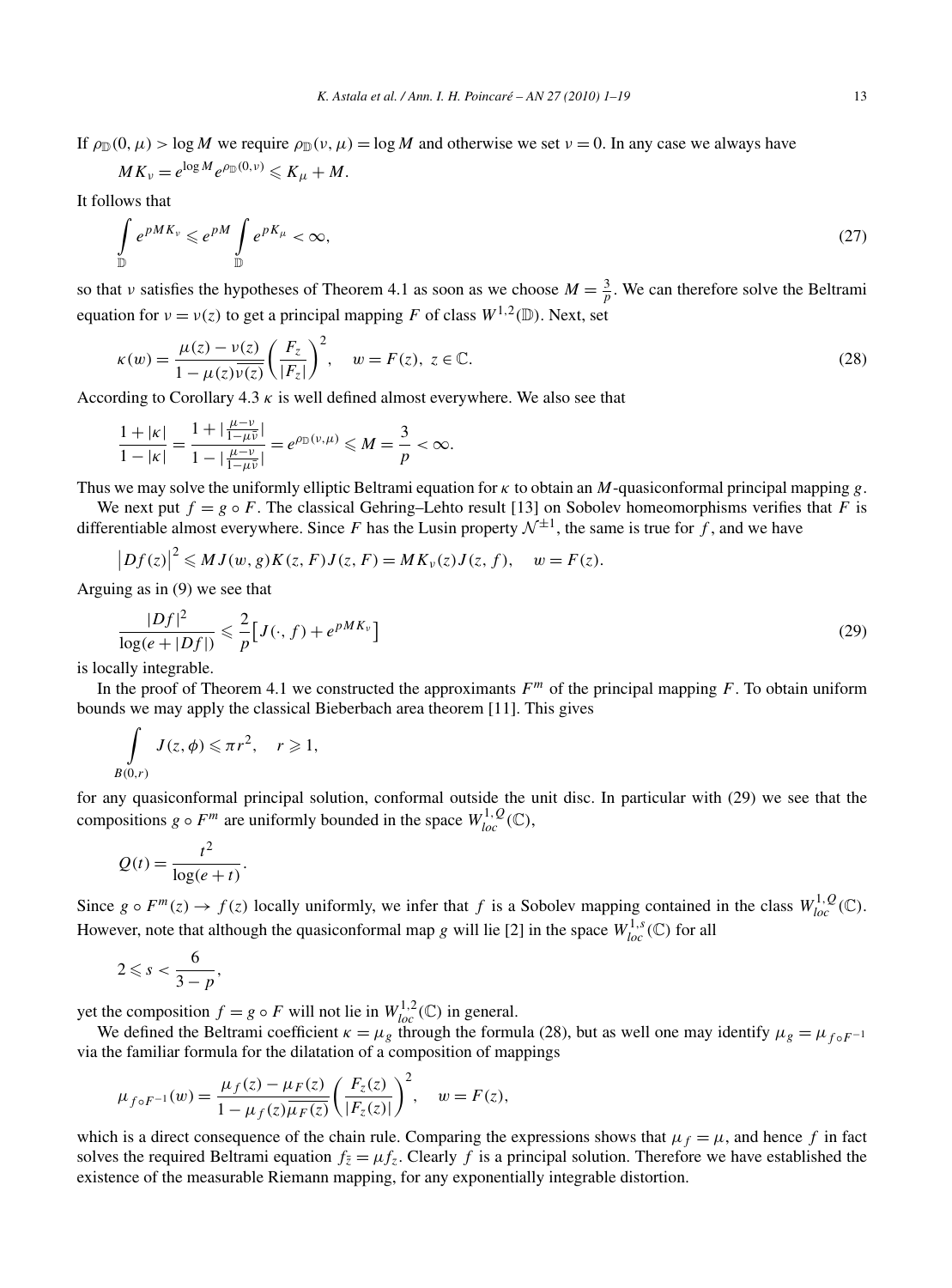Uniqueness and Stoilow factorization now follow from Theorem 4.2. Thus the proof of Theorem 1.3 is complete.  $\square$ 

Once we have the existence of the principal solution, with the equicontinuity properties provided by Lemma 2.1 and Corollary 2.3, the usual normal family arguments quickly give solutions to the global degenerate Beltrami equation, where the coefficient  $\mu(z)$  is not necessarily compactly supported. For an overview, see [4, Section 20.5].

From the above proof and (27) we distill a powerful factorization, one of the key facts in obtaining the sharp regularity.

**Corollary 4.4.** Suppose the distortion function  $K = K(z)$  satisfies  $e^K \in L^p(\mathbb{D})$  for some  $p > 0$ . Then for any  $M \geq 1$ *the principal solution to*  $f_{\overline{z}}(z) = \mu(z) f_{z}(z)$  *admits a factorization* 

$$
f = g \circ F,
$$

*where both g and F are principal mappings, g is M-quasiconformal and F satisfies*

$$
\int\limits_{\mathbb{D}} e^{pMK(z,F)} \leqslant C_0 < \infty.
$$

**Remark.** Using the above factorization we obtain the properties N and  $\mathcal{N}^{-1}$  for all maps of exponential distortion. Namely, assume that  $\phi \in W_{loc}^{1,Q}(\mathbb{C})$  is a mapping of finite distortion with  $e^{K(z,\phi)} \in L_{loc}^{p}(\Omega)$  for some  $p > 0$ . Then first use locally the Stoilow factorization  $\phi = h \circ f$  where *h* is holomorphic and *f* is a principal solution as in Theorem 1.3. Applying Corollary 4.4 we can make a further factorization,  $f = g \circ F$  where g is quasiconformal and *F* has exponential distortion  $e^{K} \in L^{p}$  with  $p > 2$ . According to Corollary 4.3 each factor in  $\phi = h \circ g \circ F$  has the properties  $\mathcal{N}^{\pm 1}$ .

#### **5. Optimal regularity: Proof of Theorem 1.1**

We start with general area distortion bounds that have independent interest, since they are optimal up to estimates at the borderline case. In fact, the factorization method described in Corollary 4.4 enables us to improve the distortion exponent of Corollary 3.2.

**Theorem 5.1.** Let  $|\mu(z)| < 1$  almost everywhere and  $\mu(z) \equiv 0$  outside the unit disk. Suppose f is a principal solution *to*  $f_{\bar{z}} = \mu f_z$ *. If* 

 $e^{K(z,f)} \in L^p(\mathbb{D})$  *for some*  $p > 0$ *,* 

*then for any*  $0 < \beta < p$  *we have* 

$$
\left|f(E)\right| \leqslant C \log^{-\beta} \left(e + \frac{1}{|E|}\right), \quad E \subset \mathbb{D}.
$$
\n(30)

*The constant C above depends on*  $\beta$ *, p and*  $\|e^{K(z,f)}\|_p$  *only.* 

**Proof.** Choose  $\beta_0 \in (\beta, p)$  and  $M \ge 1$  so that

$$
\frac{2}{M} < \beta < \beta_0 - \frac{2}{M}.
$$

We will then use the factorization  $f = g \circ F$  from Corollary 4.4. Since  $pM > \beta_0 M > 2$ , Corollary 3.2 applies to  $\sigma_{\mu} = F_{\bar{z}}$  and  $F_z = 1 + \mathcal{S}F_{\bar{z}} = 1 + \mathcal{S}\sigma_{\mu}$ ,

$$
\left|F(E)\right| = \int\limits_E |F_z|^2 - |F_{\bar{z}}|^2 \leq 2|E| + 2\int\limits_E |F_z - 1|^2 \leqslant C\log^{2-\beta_0 M}\bigg(e + \frac{1}{|E|}\bigg).
$$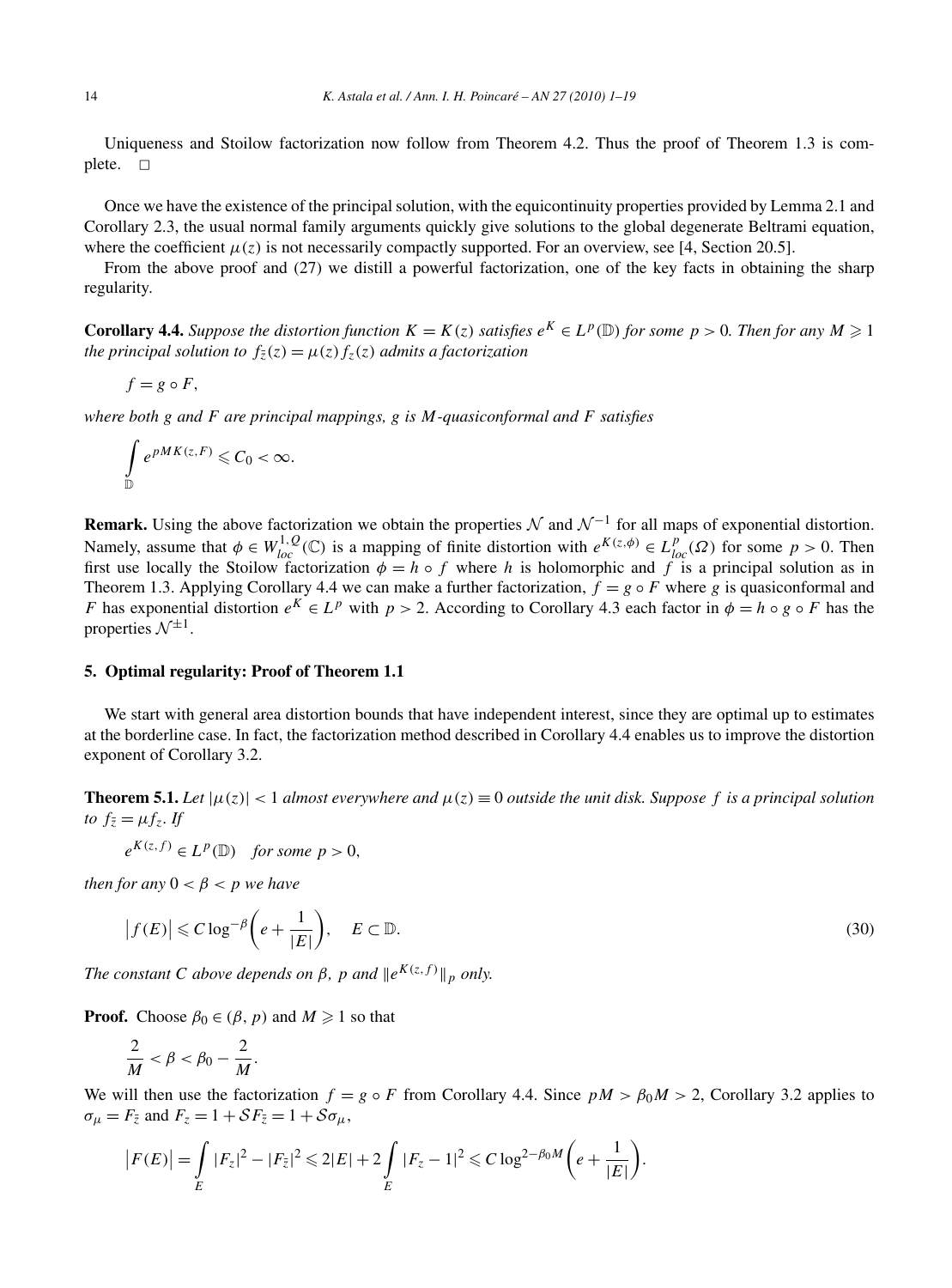Above  $|F(E)|$  is legitimately obtained by integrating the Jacobian since F is a Sobolev homeomorphism that satisfies condition  $N$ . On the other hand, since g is an M-quasiconformal principal mapping we can use the area distortion estimate (16). This gives

$$
\left|f(E)\right| = \left|g \circ F(E)\right| \leqslant \pi M \left|F(E)\right|^{1/M} \leqslant \pi C \left[\log\left(e + \frac{1}{|E|}\right)\right]^{(2-\beta_0 M)/M}.
$$

Since  $\beta < \beta_0 - \frac{2}{M}$  the result follows.  $\Box$ 

Again the family (3) shows that the measure distortion bounds are optimal in terms of the exponent of the logarithm in (30), up to the possible estimates at the borderline  $\beta = p$ .

We are ready for

**Proof Theorem 1.1.** Assume that we have a mapping of finite distortion  $f \in W_{loc}^{1,1}(\Omega)$  with  $e^{K(z,f)} \in L_{loc}^p(\Omega)$ . From (9) it follows that  $f \in W_{loc}^{1,Q}(\Omega)$ , and hence the general Stoilow factorization Theorem 4.2 applies. With the factorization we may in fact assume that  $\Omega = \mathbb{C}$  and that *f* is the principal solution of Theorem 1.3, conformal outside  $\frac{1}{2}$ **D**. It is then enough to consider the regularity over **D**.

We prove first

$$
J(z, f) \log^{\beta} \left( e + J(z, f) \right) \in L_{loc}^{1}(\mathbb{D}), \quad 0 < \beta < p. \tag{31}
$$

In order to verify this it is enough to show that  $J^*(x) \log^\beta(e + J^*(x)) \in L^1(0, \pi)$ , where  $J^*(x)$ ,  $x \ge 0$ , is the nonincreasing rearrangement of  $J(z, f)$ .

For the rearrangement the estimate (30) holds in the form

$$
\int_{0}^{t} J^{*}(x) dx \leq C \log^{-\beta} \left( e + \frac{1}{t} \right), \quad 0 < \beta < p, \ 0 < t \leq \pi.
$$
\n(32)

Observe that we have applied here the remark after Corollary 4.4. Further, since  $J^*$  is non-increasing,

$$
J^*(t) \leqslant \frac{1}{t} \int\limits_0^t J^*(x) \, dx \leqslant \frac{C}{t}.\tag{33}
$$

Let us now fix  $0 < \beta < p$  and choose  $\alpha \in (\beta, p)$ . If we write

$$
\phi(t) := \int\limits_0^t J^*(x) \, dx, \quad 0 < t \leq \pi,
$$

then  $0 \le \phi(t) \le C \log^{-\alpha}(e+1/t), 0 < t \le \pi$ . In addition, (33) gives

$$
\int_{0}^{\pi} J^*(x) \log^{\beta}(e+J^*(x)) \leqslant C \int_{0}^{\pi} \phi'(x) \log^{\beta}(e+1/x) dx.
$$

Now an integration by parts shows that the last integral is finite. We have thus proved the claim (31).

The second claim

$$
|Df|^2 \log^{\beta - 1} (e + |Df|) \in L^1_{loc}(\Omega)
$$
\n(34)

can be deduced from (31) by observing that for every  $\beta$ ,  $p > 0$  there are positive constants  $C_1$  and  $C_2$  such that

$$
xy \log^{\beta - 1}(e + \sqrt{xy}) \leq C_1 x \log^{\beta}(e + x) + C_2 e^{py} \quad \text{for all } x, y > 0.
$$

For this consider separately the cases where  $x < e^{\frac{p}{2}y}$  and where  $x \ge e^{\frac{p}{2}y}$ . Now, since  $s \mapsto s^2 \log^{\beta-1}(e+s)$  is increasing, we conclude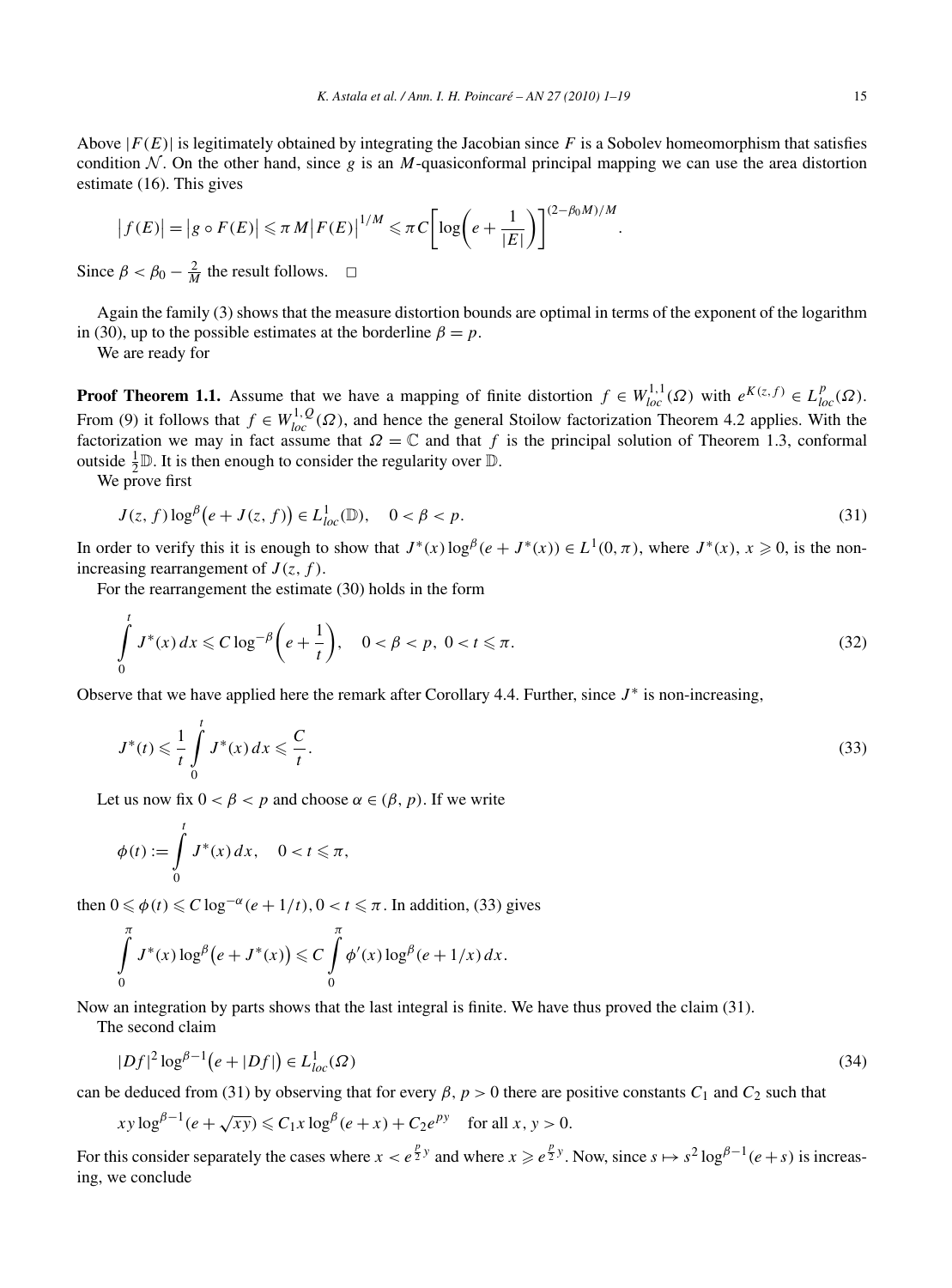$$
\left|Df(z)\right|^2 \log^{\beta-1}\left(e+\left|Df(z)\right|\right) \leqslant K(z,f)J(z,f)\log^{\beta-1}\left(e+\sqrt{K(z,f)J(z,f)}\right)\\ \leqslant C_1J(z,f)\log^{\beta}\left(e+J(z,f)\right)+C_2e^{pK(z,f)}\in L^1_{loc}(\mathbb{D}).
$$

Lastly, the family  $g_p$  from (3) shows that (31), (34) may fail at the borderline  $\beta = p$ . The proof of Theorem 1.1 is complete.  $\square$ 

# **6. Divergent Neumann series**

We next verify that our decay estimate from Theorem 3.1 is essentially the best possible. One way to do this is simply to observe that if the decay of the *L*<sup>2</sup>-norm of the *n*th term would be of the order  $O((n+1)^{-\delta p})$  with a uniform *δ >* 1*/*2, our proof above would yield an area distortion result which would be 'too good', contradicting example (3). We leave the details to the reader. Instead, we present here a more concrete approach that is of independent interest.

We start by constructing families of mappings. Suppose first that  $\gamma$  :  $(0, 1] \rightarrow \mathbb{C}$  is continuous with

$$
\big|\gamma(s)\big|<1\quad\text{for }0
$$

Then define

$$
\rho(t) = \rho_{\gamma}(t) := \exp\left[-\int_{t}^{1} \frac{1 + \gamma(s)}{1 - \gamma(s)} \frac{ds}{s}\right]
$$
\n(35)

or equivalently,

$$
\gamma(t) = \gamma_{\rho}(t) = \frac{t\rho'(t) - \rho(t)}{t\rho'(t) + \rho(t)}, \quad t \in (0, 1].
$$

In any case, we see from (35) that

$$
t \mapsto |\rho(t)|
$$
 is strictly increasing on (0,1].

If, in addition, 1

$$
\int_{0}^{1} \Re e\left(\frac{1+\gamma(s)}{1-\gamma(s)}\right) \frac{ds}{s} = \infty
$$

then  $\rho(t) \rightarrow 0$  as  $t \rightarrow 0$ . In particular, in this case the mapping

$$
f(z) = \frac{z}{|z|} \rho(|z|), \quad |z| \leq 1, \quad \text{with} \quad f(z) = z, \quad |z| \geq 1,
$$

defines a homeomorphism of C.

Next, let  $\alpha > 0$  with

$$
\rho(t) = \left(\log \frac{5}{t}\right)^{-\alpha} \quad \text{that is,} \quad \gamma(t) = \frac{\alpha - \log(5/t)}{\alpha + \log(5/t)}.
$$

Consider then the holomorphic family of mappings

$$
f_{\lambda}(z) = \frac{z}{|z|} \rho_{\lambda}(|z|), \quad \rho_{\lambda} := \rho_{(\lambda \gamma)}, \text{ where } |\lambda| < 1.
$$

In other words,

$$
\rho_{\lambda}(t) = \exp\left[\int_{1}^{t} \frac{1 + \lambda \gamma(s)}{1 - \lambda \gamma(s)} \frac{ds}{s}\right], \quad 0 < t \leq 1, \quad \text{and} \quad \rho_{\lambda}(t) \equiv t, \quad t \geq 1.
$$

The mappings  $f_{\lambda}$  are all quasiconformal in the entire plane. In fact, they define a holomorphic motion

$$
\Phi: \mathbb{D} \times \mathbb{C} \to \mathbb{C}, \quad \Phi(\lambda, z) = f_{\lambda}(z).
$$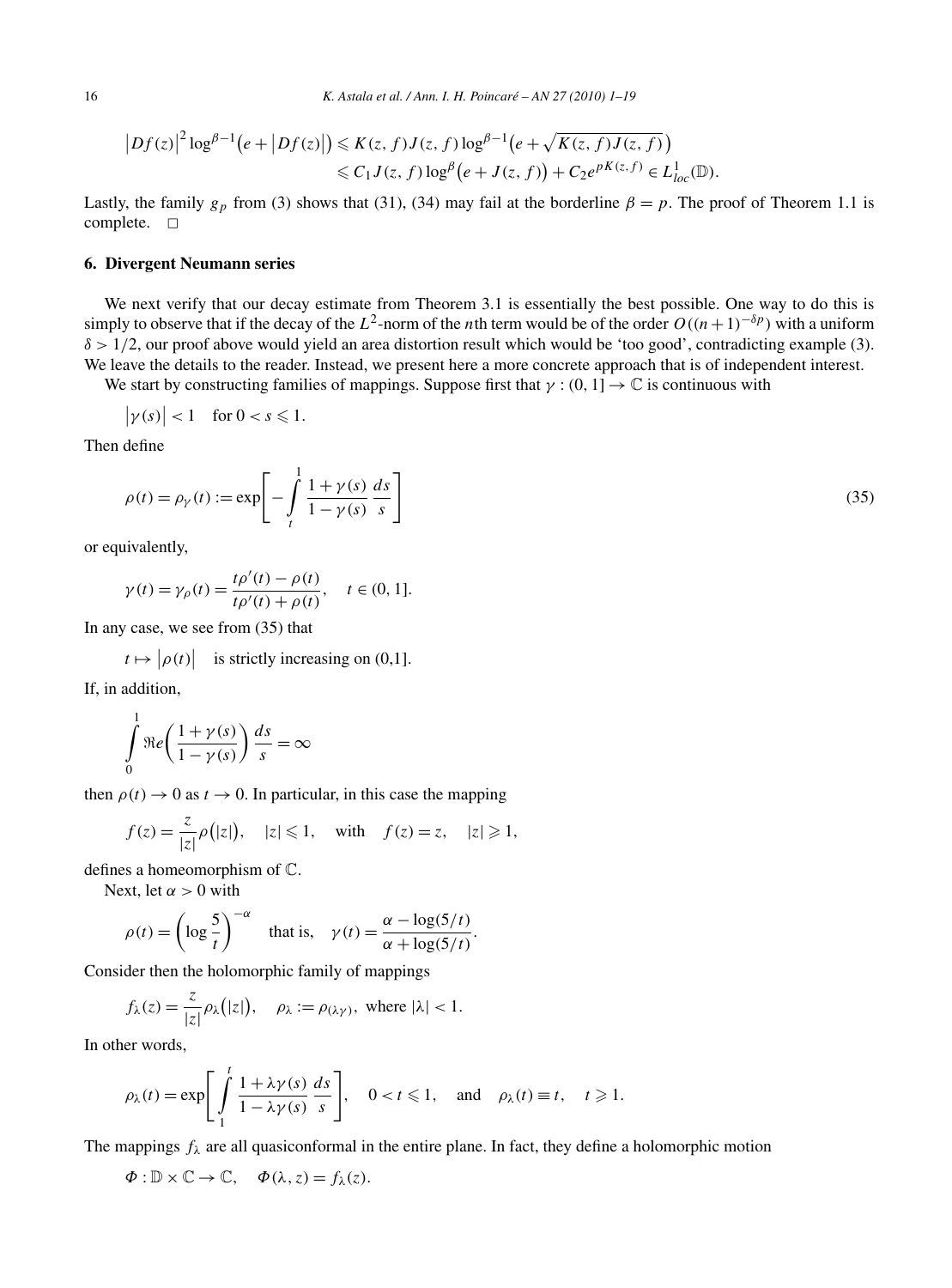At the boundary, when  $\lambda \to \zeta \in \mathbb{S}^1$ , we attain well-defined mappings  $f_\zeta$  of finite distortion. If fact, calculating the complex dilatation shows that  $|\mu(z)| = |\gamma(t)|$  for  $|z| = t$ . Hence the distortion function

$$
K(z, f_{\zeta}) = \frac{1 + |\gamma(t)|}{1 - |\gamma(t)|}, \quad t = |z| \text{ and } |\zeta| = 1,
$$

which is independent of *ζ* , with

$$
K \simeq \frac{1}{\alpha} \log \frac{1}{|z|} \quad \text{as } |z| \to 0.
$$

Thus given  $\varepsilon > 0$  we can choose  $\alpha < \frac{1}{2}$  so that  $e^{K(z)} \in L^{1-\varepsilon}(\mathbb{D})$ . On the other hand, one computes that

$$
\frac{\partial f_{\zeta}}{\partial \bar{z}}(z) \simeq \frac{1}{|z|} \left( \log \frac{1}{|z|} \right)^{\frac{-4\alpha}{|1+\zeta|^2}} \quad \text{as } |z| \to 0.
$$

Therefore  $\partial_{\bar{z}} f_{\zeta} \notin L^2(\mathbb{C})$  whenever  $\zeta$  belongs to the non-degenerate interval

$$
\left\{\zeta \in \mathbb{S}^1 \colon 2\alpha < \frac{|1+\zeta|^2}{4}\right\}.
$$

In particular,  $\lambda \to \partial_{\bar{z}} f_{\lambda}$  does not belong to the Hardy space  $H^2(\mathbb{D}; L^2(\mathbb{C}))$ , and hence the sequence of norms  $\|(\mu S)^n \mu\|_2$  is not square summable, i.e.

$$
\left\|(\mu S)^n \mu\right\|_2 \not\leq C n^{-(1+\varepsilon)/2}
$$

and the decay given by Theorem 3.1 cannot be improved at  $p = 1$ .

## **7. Applications to degenerate elliptic PDE's**

The optimal regularity established in Theorem 1.1 obviously has a number of basic consequences, for instance towards removability of singularities. However, our aim here is not to consider these consequences systematically. We only indicate one such example, namely an application to degenerate elliptic equations. Degenerate elliptic PDE's arise naturally in hydrodynamics, non-linear elasticity, holomorphic dynamics and several other related areas. In two dimensions these equations are intimately related to the mappings of finite distortion.

Suppose that  $u \in W_{loc}^{1,1}(\Omega)$  is a (distributional) solution to the equation

$$
\text{Div}\,A(z)\nabla u = 0, \quad \text{in } \Omega \subset \mathbb{R}^2. \tag{36}
$$

Let us assume that *u* has *finite energy*, that is

$$
\int_{\Omega} \langle \nabla u(z), A(z) \nabla u(z) \rangle dm(z) < \infty. \tag{37}
$$

In case the domain *Ω* is simply connected, the solution *u* admits a conjugate function, defined by the condition

$$
\nabla v = JA(z)\nabla u. \tag{38}
$$

Here  $J(x, y) = (-y, x)$  is the rotation by a right angle.

In the complex notation, the function

$$
f = u + iv
$$

solves the R-linear equation

$$
\frac{\partial f}{\partial \bar{z}} = \mu(z) \frac{\partial f}{\partial z} + \nu(z) \frac{\overline{\partial f}}{\partial z},\tag{39}
$$

where the coefficients  $\mu(z)$ ,  $\nu(z)$  are explicit functions of the elements of  $A(z)$ , independent of the particular solution *u*. Conversely, for these coefficient  $\mu$  and  $\nu$ , the real part of any solution  $f = u + iv$  to (39) solves the second order equation (36).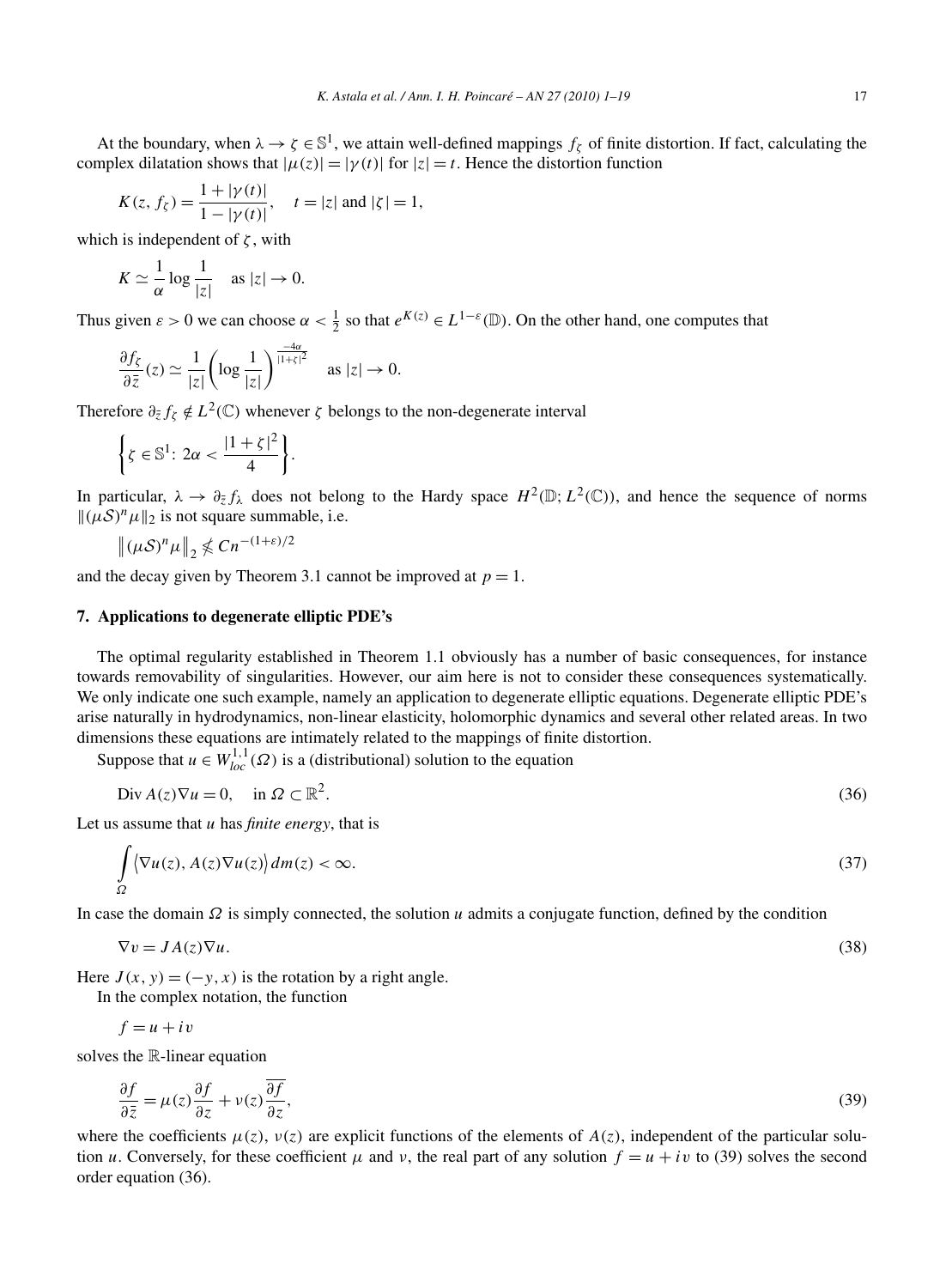Next, let us assume that for almost all *z*, the matrix  $A(z)$  is elliptic and symmetric. Then there is a function  $1 \leqslant K(z) < \infty$ , finite for almost all *z*, such that

$$
\frac{1}{K(z)}|h|^2 \leqslant \langle h, A(z)h \rangle \leqslant K(z)|h|^2, \quad h \in \mathbb{R}^2.
$$
\n
$$
(40)
$$

In terms of the mapping  $f = u + iv$ , the conditions (38), (40) take the familiar form

$$
\left|Df(z)\right|^2 \leqslant K(z)J(z,f),
$$

where the Jacobian can alternatively be written as

 $J(z, f) = \langle \nabla u(z), A(z) \nabla u(z) \rangle$ .

In particular,  $f = u + iv$  is a mapping of finite distortion if and only if the solution *u* has finite energy in the sense (37). As an immediate consequence of Corollary 1.2 we find optimal conditions guaranteeing the  $L^2$ -regularity of the derivatives of the solutions *u*.

**Theorem 7.1.** *Suppose*  $u \in W_{loc}^{1,1}(\Omega)$  *is a solution to Eq.* (36) *with* 

$$
\int_{\Omega} \langle \nabla u(z), A(z) \nabla u(z) \rangle dm(z) < \infty.
$$

*If the ellipticity bound K(z) of the coefficient matrix A(z) satisfies*

$$
e^{K(z)} \in L_{loc}^p(\Omega) \tag{41}
$$

*for some*  $p > 1$ *, then the solution u has the regularity* 

$$
|\nabla u|^2 + |A(z)\nabla u|^2 \in L^1_{loc}(\Omega). \tag{42}
$$

Similarly, we have

$$
|\nabla u|^2 \log^{\beta-1} \bigl(e+|\nabla u|\bigr) \in L^1_{loc}(\Omega), \quad 0 < \beta < p,
$$

and

$$
\left|A(z)\nabla u\right|^2\log^{\beta-1}\big(e+\big|A(z)\nabla u\big|\big)\in L^1_{loc}(\Omega),\quad 0<\beta
$$

whenever the ellipticity  $K(z)$  satisfies  $e^{K(z)} \in L_{loc}^p(\Omega)$ ,  $p > 0$ . Furthermore, via the Stoilow factorization many properties of the harmonic functions generalize to the solutions to these degenerate elliptic equations. There are even non-linear counterparts, see [4].

One of the fundamental features of the mappings of bounded distortion are their self-improving regularity properties. Similar phenomena occur also in the theory of mappings of finite distortion. A typical example is obtained by combining the Stoilow factorization Theorem 4.2 with our Theorem 1.1. There are factorization theorems slightly beyond the class  $W_{loc}^{1,Q}(\mathbb{C})$ ,  $Q(t) = t^2 \log^{-1}(e+t)$ , see for instance [14, p. 280]. Both factorization methods lead to removability results for mappings of finite distortion. We refer the reader to [14,12,3] and their references for these and other related methods, such as Caccioppoli-type estimates. In view of the discussion in this section, one obtains corresponding removability results for the solutions of the elliptic PDE's.

#### **Acknowledgement**

The authors want to thank Albert Clop for pointing out a mistake in an earlier version of example (3).

# **References**

- [1] L.V. Ahlfors, Lectures on Quasiconformal Mappings, Van Nostrand, Princeton, 1966; reprinted by Amer. Math. Soc., 2006.
- [2] K. Astala, Area distortion of quasiconformal mappings, Acta Math. 173 (1994) 37–60.
- [3] K. Astala, T. Iwaniec, P. Koskela, G. Martin, Mappings of BMO-bounded distortion, Math. Ann. 317 (2000) 703–726.